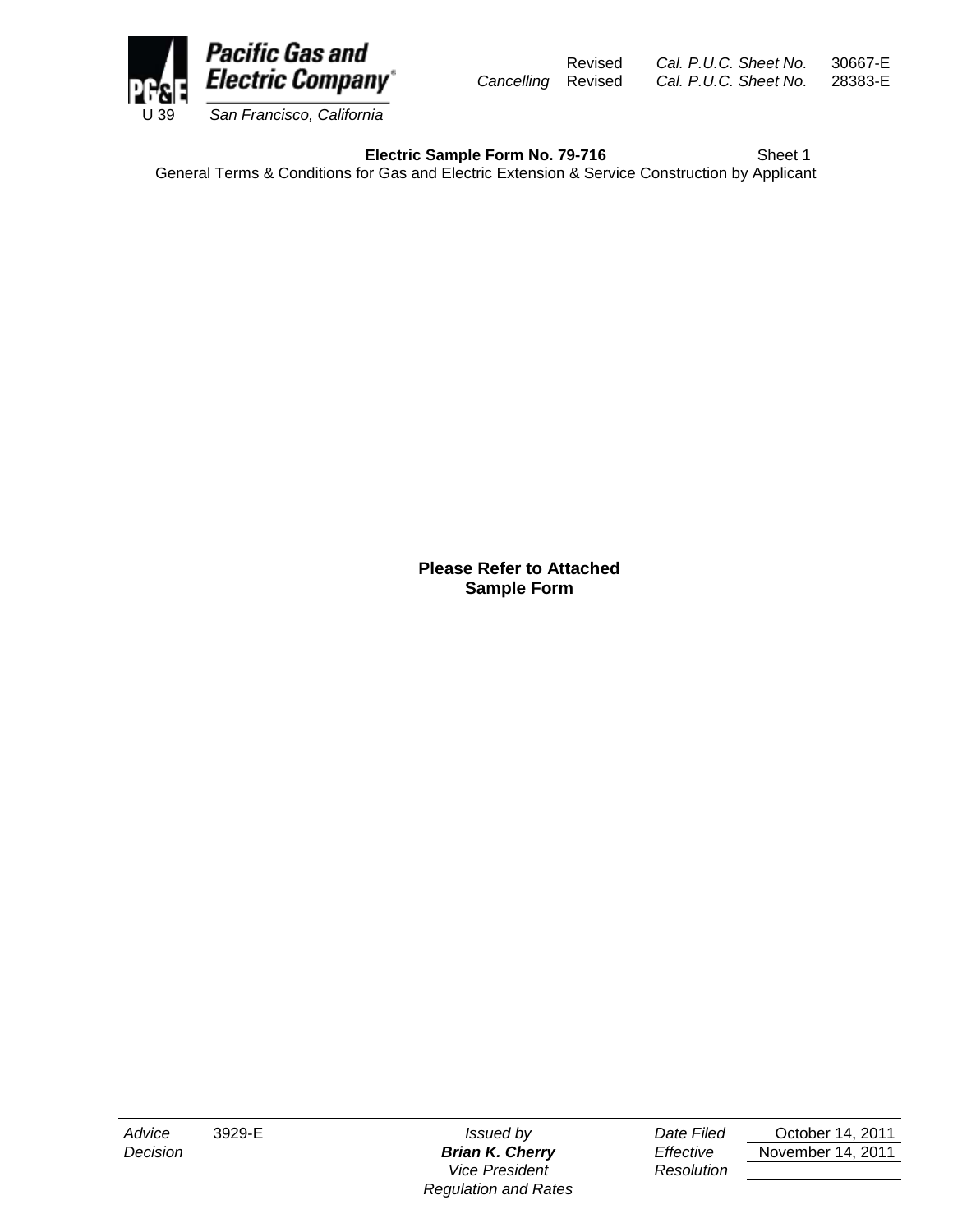

**Pacific Gas & Electric Company**

**REFERENCES:** 

**\*GENERAL TERMS AND CONDITIONS FOR GAS AND ELECTRIC EXTENSION AND SERVICE CONSTRUCTION BY APPLICANT** 

**SUBMITTED TO APPLICANT BY:**

# **GENERAL TERMS AND CONDITIONS FOR GAS AND ELECTRIC EXTENSION AND SERVICE CONSTRUCTION BY APPLICANT**

\* Automated Document, Preliminary Statement, Part A. Form 79-716

 Advice 3248-G//3929-E October 2011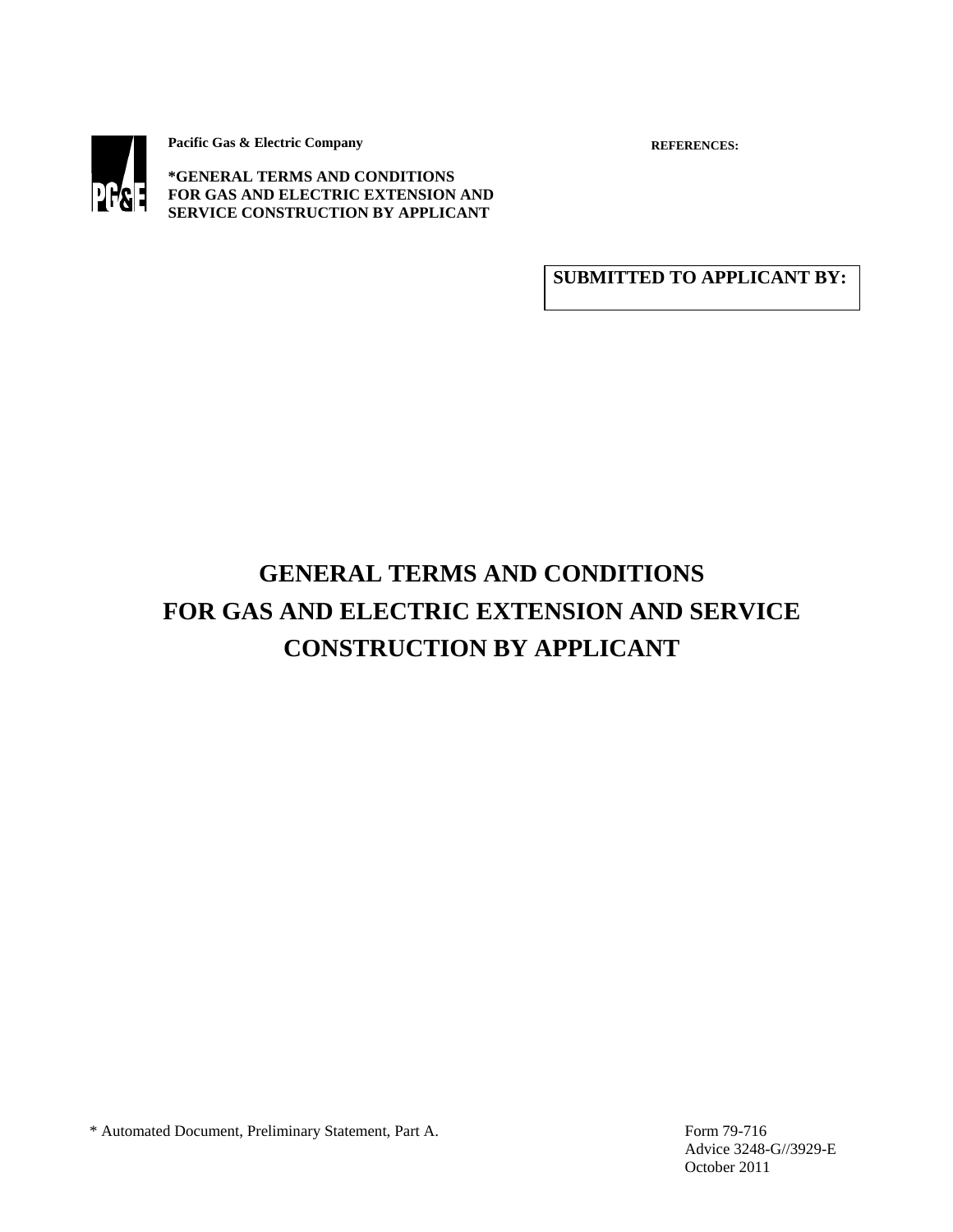## **GENERAL TERMS AND CONDITIONS TABLE OF CONTENTS**

|                    |                    | <b>PAGE</b> |
|--------------------|--------------------|-------------|
| $\boldsymbol{A}$ . |                    |             |
| <b>B.</b>          |                    |             |
| $\mathcal{C}$ .    |                    |             |
|                    | 1.                 |             |
|                    | 2.                 |             |
|                    | $\overline{3}$ .   |             |
|                    | $\boldsymbol{4}$ . |             |
|                    | 5.                 |             |
|                    | 6.                 |             |
|                    | 7.                 |             |
|                    | 8.                 |             |
|                    | $\mathbf{Q}$       |             |
|                    |                    |             |
| D.                 |                    |             |
| $E_{\rm}$          |                    |             |
| F.                 |                    |             |
| G.                 |                    |             |
| H.                 |                    |             |
| I.                 |                    |             |
| J.                 |                    |             |
| K.                 |                    |             |
| L.                 |                    |             |
| M.                 |                    |             |
| N.                 |                    |             |
| 0.                 |                    |             |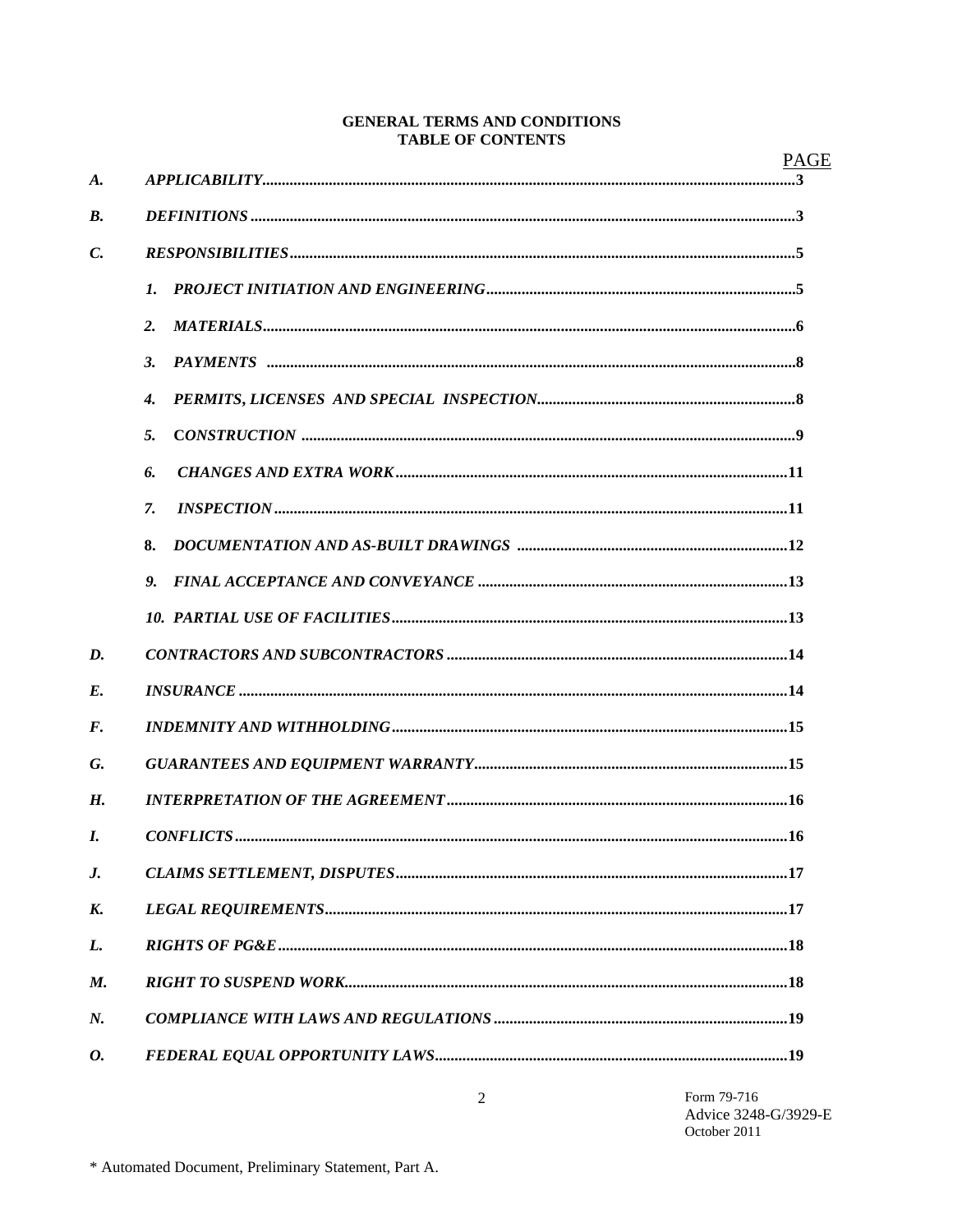#### **GENERAL TERMS AND CONDITIONS FOR GAS AND ELECTRIC EXTENSION AND SERVICE** **CONSTRUCTION BY APPLICANT**

#### *A. APPLICABILITY*

These general terms and conditions apply where the Applicant proposes to install new gas or electric facilities for new business utility service under the provisions of the Gas and Electric Rules as filed with the California Public Utilities Commission.

The attached specific terms and conditions and applicable Drawings shall supplement these general terms and conditions. The Applicant shall ensure that their selected Contractors and Subcontractors conform to all PG&E requirements as stated in the applicable rules, these general terms and conditions, the supplemental specific terms and conditions and all applicable Drawings.

#### *B. DEFINITIONS*

The following words and their definitions are provided for uniformity and clarity between PG&E, the Applicant and the Applicant's Contractor or Subcontractors.

- 1. Agreement: This term includes, but is not limited to, the project specific Agreement, these general terms and conditions, specific conditions, standard Drawings, construction Drawings, appendices and any associated bonds, together with any other written documentation between PG&E and the Applicant (including CPUC authorized tariffs specifically incorporated therein by direct reference or otherwise).
- 2. Applicant: The developer or party entering into an Agreement with PG&E for the installation of gas or electric facilities.
- 3. Applicant's Statement of Costs: Form # 79-1003. A statement of Applicant's Contract Anticipated Costs supplied by the Applicant and verified under penalty of perjury by Applicant. These costs shall be used by PG&E as the exclusive determinant of Applicant's refundable costs for the work normally provided by PG&E, as specified in Gas & Electric Rules 15.G.1.b, to determine the lower of PG&E's or Applicant's costs, which will be subject to the allowances and refund provisions of Gas and Electric Rules 15 & 16
- 4. As-Built: A required Drawing by Applicant clearly showing all installed facilities prepared upon completion of project. This may include, but is not limited to the distribution and service facilities installed.
- 5. Authorization Joint Trench Construction (Form B): A billing breakdown prepared at the Applicant's expense by either the Applicant or PG&E in conjunction with the Composite Drawings for the various trench occupants by footage. See Exhibit I for sample Form B.
- 6. Change Order: Authorization to add, delete or change Work. PG&E's Change Order form provides a description of additional Work and authorization to perform or delete such Work as agreed to by Applicant and PG&E. See Exhibit III for sample Change Order.
- 7. Composite: A Drawing prepared at Applicant's expense by either the Applicant or PG&E (if PG&E agrees and labor is available). This Drawing delineates by measurement, the trench route and location from adjacent property lines or fixed objects, the size for each trench section (width, depth and length), the location and size of all substructures and the various cross-sectional Trench Configurations, showing size and number of buried facilities for each trench occupant.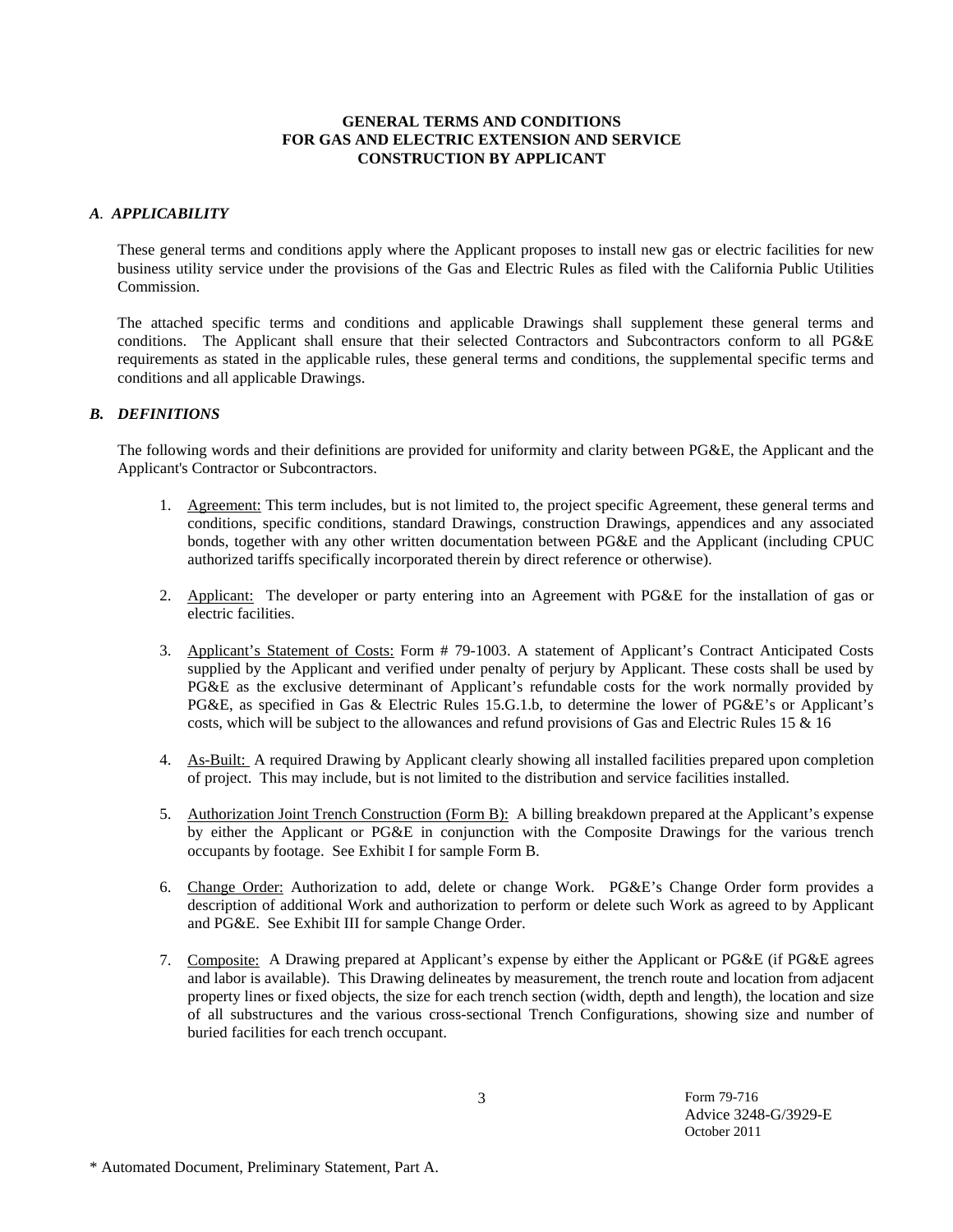- 8. Contractor: The Applicant's agent who enters into a contractual agreement with the Applicant for the installation of the specified gas or electric facilities. All obligations of the Applicant as specified in this Agreement shall also apply to the Contractor.
- 9. Distribution Trench: A trench to be utilized for distribution and feeder facilities that is intended to serve more than one building, customer or parcel. Such a trench may also contain gas service pipes and conduits or conductors for serving a single customer or street lights. The term distribution trench shall also include those trenches designated by the telephone utility as "Common Service Connection Trenches." A distribution trench will normally be located in a (a) private utility right-of-way and easement, (b) dedicated public utility easement or (c) other thoroughfare under permit which will be superseded by the utility franchise right.
- 10. Drawings:

Standard Drawings

Drawings prepared by PG&E depicting PG&E requirements for design, construction, operation and maintenance of its operating facilities.

- PG&E electric standard Drawings
- PG&E gas standard Drawings
- PG&E electric design standard Drawings

Construction Drawings

A Drawing(s) depicting the site specific requirements for a defined utility extension and service project.

- Composite Drawing
- Gas and electric site construction Drawings(s) that provide a layout of proposed Work in sufficient detail to allow the Applicant to plan and perform the Work.
- Gas Service Orders
- 11. Intent: Notice of Intention to Construct Underground Facilities (Form A): The Intent shall notify and advise other agencies that trench Work is proposed in a particular area, and provides an invitation to other potential occupants to share the benefits and costs of joint trench construction. See Exhibit II for sample Form A.
- 12. Land Rights: Any legal right of a person, corporation (utility) etc., to use another's land. Such Land Rights will usually be in the form of a: (a) private right-of-way and easement; (b) dedicated public utility easement; (c) franchise rights; or, (d) permit (license) and lease agreement.
- 13. Material Suppliers: Those vendors, suppliers and manufacturers who have been qualified by PG&E to supply material according to PG&E specifications.
- 14. PG&E: Pacific Gas & Electric Company acting through its authorized representative(s).
- 15. Permit: A written Agreement or license for Work, granted by the agency having authority.
- 16. Service Trench: A trench which extends from a distribution trench to an Applicant's building or service termination point. Such a trench may be designated as a "Separate Service Connection Trench" by telephone.
- 17. Subcontractor: The party or parties or another entering into a contractual agreement with the Applicant's Contractor or another Subcontractor for the installation of a portion of the specified gas or electric facilities. The obligations, where set forth in this Agreement, shall also apply to Subcontractors regardless of level or tier.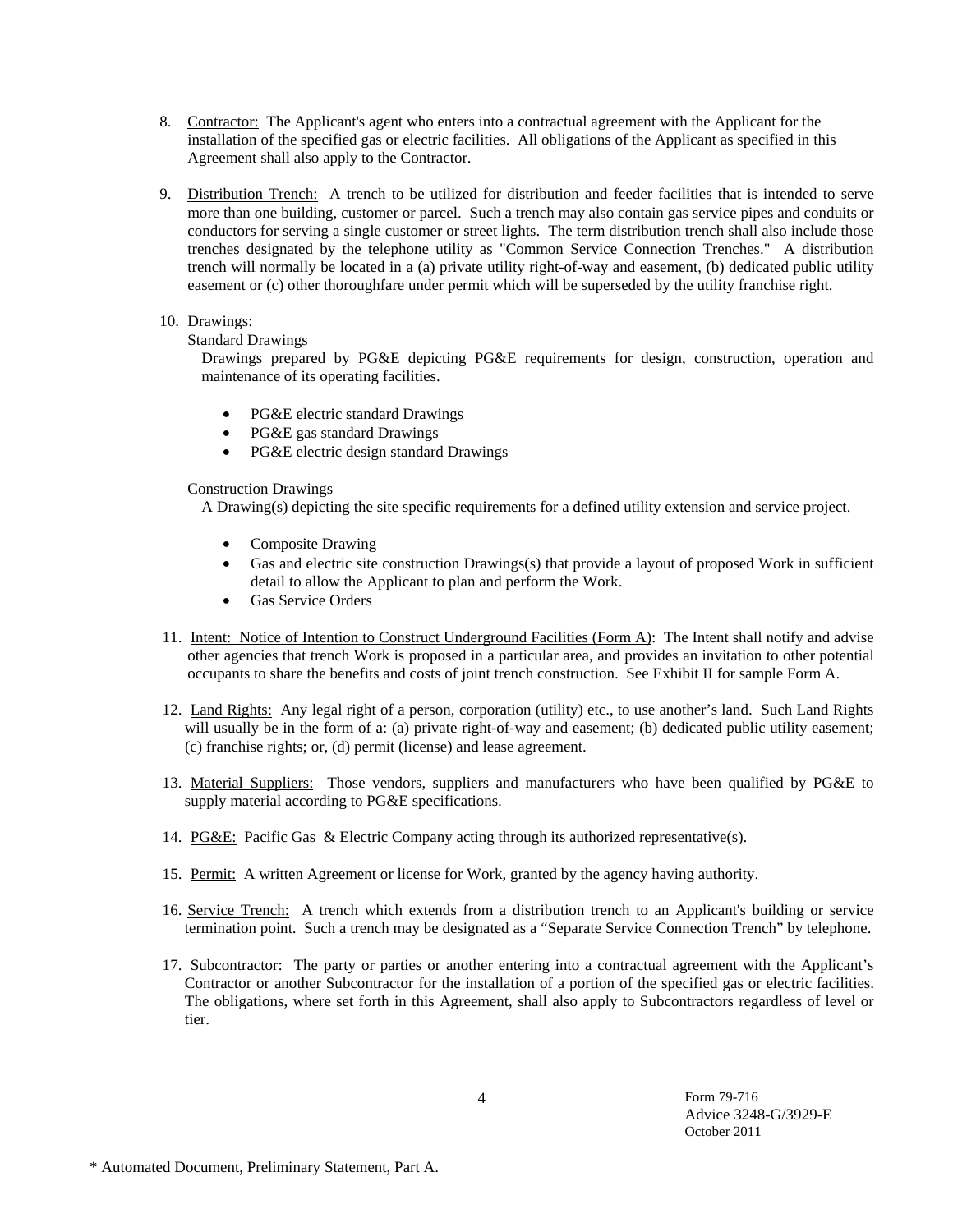- 18. Superintendent: Applicant's field representative to whom PG&E and the Applicant make known decisions, instructions and interpretations. Notices given the Superintendent shall be deemed notices given to the Applicant.
- 19. Trench Configuration: The cross-sectional trench design specified to provide trench occupants with facility clearance and cover requirements.
- 20. Trench Layout: Preliminary design showing joint trench route submitted with an Intent.
- 21. Utilities: Agencies, public or private, which install, own, and operate utility facilities intended for general public, municipal or private use.
- 22. Work: All labor, materials, equipment and any other job requirements related to the attached specification and Drawings.

# *C. RESPONSIBILITIES*

| <b>1. PROJECT INITIATION AND ENGINEERING</b>                                          | <b>APPLICANT</b> | PG&E |
|---------------------------------------------------------------------------------------|------------------|------|
| a. Applicant will submit gas and electric loads, plans and Drawings and other         |                  |      |
| information as required by PG&E. Applicant must also submit an executed               |                  |      |
| "Statement of Applicant's Contract Anticipated Costs," - Form #79-1003, upon          |                  |      |
| receipt of PG&E's estimated costs.                                                    |                  |      |
| b. PG&E shall furnish to the Applicant, in a timely manner, the following (where      |                  |      |
| applicable);                                                                          |                  |      |
| 1. For underground facilities, separate preliminary gas and electric                  |                  |      |
| engineering sketches indicating the trench design and the                             |                  |      |
| approximate routing of facilities. These sketches are for design                      |                  |      |
| purposes only and are not intended to be used for construction.                       |                  |      |
| 2. For overhead facilities, site Construction Drawing(s) and specifications for       |                  |      |
| the Work. The site Construction Drawings will augment the                             |                  |      |
| standard Drawings and specifications contained herein and are to                      |                  |      |
| be part of this Agreement.                                                            |                  |      |
| c. For underground facilities, the Applicant shall contact all other potential trench |                  |      |
| occupants (telephone, cable TV, and etc.) with an Intent (Form A), to use             |                  |      |
| the proposed joint utility trench. <sup>1</sup> The Intent shall include, but is not  |                  |      |
| limited to, a sketch and trench/excavation cost breakdown. Cost                       |                  |      |
| breakdowns shall be as required on the attached Form B                                |                  |      |
| d. For overhead facilities, PG&E shall contact other Utilities for Intent to use the  |                  |      |
| proposed overhead facilities.                                                         |                  |      |
| e. For underground facilities, the Applicant shall provide PG&E a Composite           |                  |      |
| Drawing delineating the cross-sectional facility configuration of all trench          |                  |      |
| occupants and the intended size of their facilities. <sup>2</sup>                     |                  |      |
| f. PG&E will review Applicant's Composite Drawings. Approval will be granted if       |                  |      |
| the Composite Drawings meet all the necessary requirements.                           |                  |      |
|                                                                                       |                  |      |
|                                                                                       |                  |      |
|                                                                                       |                  |      |
| 1. PROJECT INITIATION AND ENGINEERING (Continued)                                     | <b>APPLICANT</b> | PG&E |

5 <sup>1</sup> At Applicant's request and non-refundable expense, if PG&E has available estimating labor, PG&E may agree to prepare the Composite Drawing, coordinate the Intent process with other potential trench occupants and provide estimated trench/excavation cost breakdowns.

Form 79-716 Advice 3248-G/3929-E October 2011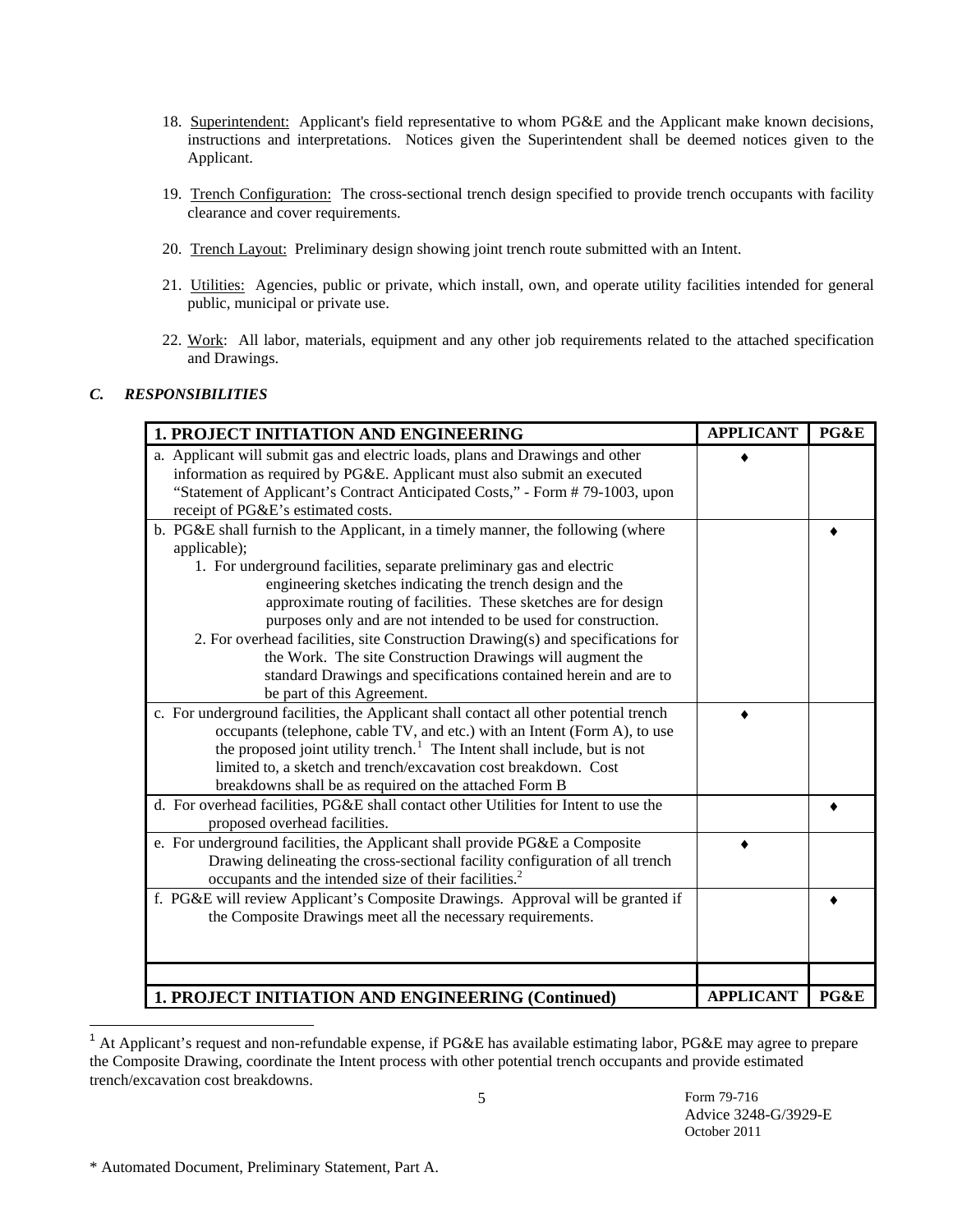| g. Upon receipt of the Applicant's approved Composite Drawings, PG&E shall             |  |
|----------------------------------------------------------------------------------------|--|
| prepare any site Construction Drawing(s) and specifications for the Work.              |  |
| The site Construction Drawings will augment the Standard Drawings and                  |  |
| specifications contained herein and are to be part of this Agreement.                  |  |
| h. If the Applicant elects to perform the gas service installation, it shall be PG&E's |  |
| responsibility to provide "gas service orders" to the Applicant. The service           |  |
| orders must be returned to PG&E with As-Built correction prior to                      |  |
| acceptance and pressurization of the gas services.                                     |  |

| <sup>2</sup> MATERIALS<br>2.                                                         | <b>APPLICANT</b> | PG&E |
|--------------------------------------------------------------------------------------|------------------|------|
| a. The Applicant shall determine the material requirements from the approved         |                  |      |
| Drawings. Quantities for individual assemblies (e.g., pole structures, gas           |                  |      |
| meter risers, and etc.) shall be determined from the applicable standard             |                  |      |
| Drawings. The Applicant is responsible for the determination of accurate             |                  |      |
| distance requirements resulting from terrain variations, electric cable slack        |                  |      |
| requirements, gas line, cable termination requirements, and etc PG&E                 |                  |      |
| assumes no responsibility for the stated distance quantities and will not            |                  |      |
| honor claims arising from a difference between these quantities and what is          |                  |      |
| required for the Work.                                                               |                  |      |
| b. At Applicant's request and at PG&E's option, PG&E will provide a Material         |                  |      |
| Summary sheet identifying the materials and quantities for the project. The          |                  |      |
| material summary is intended to include most major materials and some                |                  |      |
| minor materials for the job. The summary is furnished solely as a                    |                  |      |
| convenience for compiling a list of anticipated construction materials and           |                  |      |
| does not necessarily include all materials which may ultimately be necessary         |                  |      |
| for your job. Material codes, if identified, are PG&E's company assemblies           |                  |      |
| that may be available from approved vendors only as individual components.           |                  |      |
| It is emphasized that applicants bear the ultimate responsibility to ensure that all |                  |      |
| materials necessary to construct their project are ordered using the                 |                  |      |
| <b>APPROVED construction Drawing(s) and engineering standards</b>                    |                  |      |
| furnished by PG&E.                                                                   |                  |      |
| c. PG&E shall provide the Applicant a list of approved Material Suppliers for the    |                  |      |
| Applicant's procurement of material.                                                 |                  |      |
| d. The Applicant shall only solicit material bids from the list of approved Material |                  |      |
| Suppliers. Materials acquired from vendors who are not on the approved               |                  |      |
| supplier list will not be accepted.                                                  |                  |      |

<sup>&</sup>lt;sup>2</sup> Specific items of purchase may require in-plant inspections by PG&E prior to shipment to a job site. Any item designated within PG&E's specifications by brand name shall be as designated. Requests by the Applicant for an "approved equivalent" for such items shall be granted in writing by PG&E only if PG&E has determined that the specified material is not available. In any case, the decision of PG&E will be final. PG&E will not honor any claim arising from approvals or rejections of requests for "approved equivalent" items. Furnishing or installing, or both, of such an item shall be in accordance with the manufacturer's recommendations and specifications except as they may be modified by PG&E standards and specifications.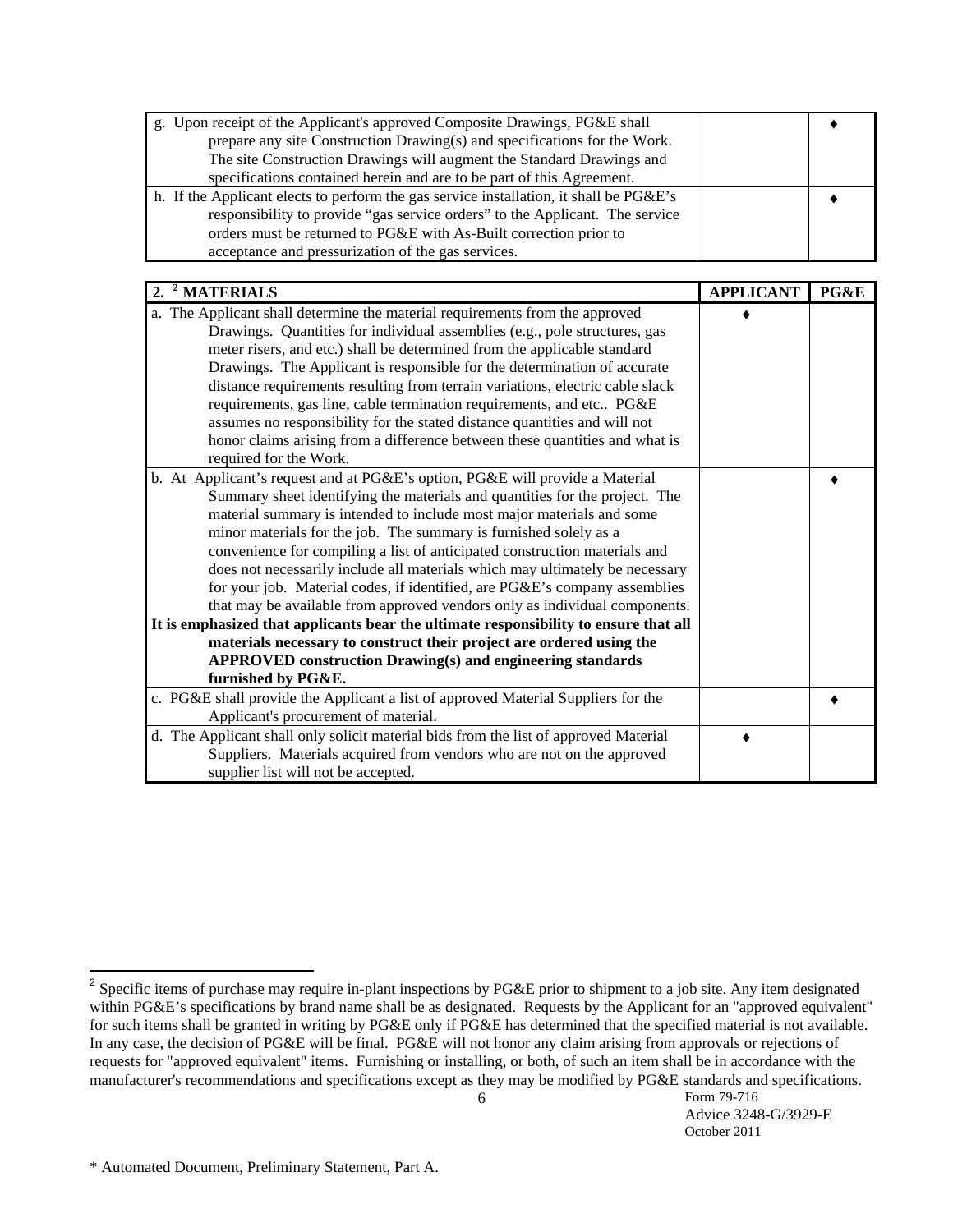| 2. MATERIALS (Continued)                                                                                       | <b>APPLICANT</b> | PG&E |
|----------------------------------------------------------------------------------------------------------------|------------------|------|
| e. The Applicant shall be responsible for:                                                                     |                  |      |
| (1) procurement of all materials in accordance with PG&E requirements from                                     |                  |      |
| PG&E-approved Material Suppliers                                                                               |                  |      |
| (2) material storage and security                                                                              |                  |      |
| (3) disposal of excess materials                                                                               |                  |      |
| (4) immediate removal from the job site of materials rejected by PG&E.                                         |                  |      |
| (5) Equipment with repairable defects may be repaired rather than being replaced                               |                  |      |
| at the discretion of the responsible PG&E standards engineer. Equipment to be                                  |                  |      |
| replaced shall be removed from the job site without undue delay.                                               |                  |      |
| f. Prior to the installation of materials, the Applicant shall provide PG&E with                               |                  |      |
| supplier's certifications that all permanent materials to be used in the Work                                  |                  |      |
| comply with the applicable PG&E specifications and Drawings. All material                                      |                  |      |
| shall be new and in first class condition and shall comply with the                                            |                  |      |
| requirements of this Agreement, with the exception of equipment that is                                        |                  |      |
| pending repair.                                                                                                |                  |      |
| If Applicant fails to provide materials in compliance with the specification and                               |                  |      |
| Drawings, PG&E reserves the right to reject the material. Any materials that                                   |                  |      |
| are defective or in the opinion of PG&E show signs of deterioration shall be                                   |                  |      |
| immediately removed from the job site and replaced by the Applicant.                                           |                  |      |
| g. The Applicant is responsible for furnishing all materials <sup>3</sup> and tools <sup>4</sup> for the Work. |                  |      |
| Storage and handling of all material shall be in accordance with the                                           |                  |      |
| applicable PG&E standards or manufacturer recommendations. Storage                                             |                  |      |
| areas shall be designated and access to these areas shall be limited to                                        |                  |      |
| minimize damage to material. Some materials may require protected storage                                      |                  |      |
| facilities to minimize deterioration from sunlight and weathering. Applicant                                   |                  |      |
| shall ensure that material storage is in accordance with the above                                             |                  |      |
| requirements. Furnishing protective storage facilities shall be the                                            |                  |      |
| responsibility of the Applicant.                                                                               |                  |      |
| h. The Applicant shall ensure PG&E access to all material storage areas or facilities.                         |                  |      |

 $3PG\&E$  will normally not sell materials to Applicants who chose to use their own Contractor. On rare occasions when a critical project will be delayed, PG&E may, at its option, sell material from PG&E stock to the Applicant (not to the Contractor) if **ALL** of the following criteria are met;

 <sup>(1)</sup> the Applicant has demonstrated that they have placed timely and proper material orders and they cannot obtain the material on time.

 <sup>(2)</sup> delayed delivery of the specific material will delay establishing service to PG&E customers;

 <sup>(3)</sup> the materials in PG&E stock are not dedicated nor needed for other projects or Work;

 <sup>(4)</sup> all payments including the appropriate taxes, overheads and any cost associated with the sale are collected up front;

 <sup>(5)</sup> if PG&E trades materials with the Applicant, all PG&E costs associated with the trade are collected in advance of construction.

All sales are final. Return of sold material is not permitted.<br><sup>4</sup> Under no circumstance shall PG&E loan tools, with the exception of mandrels which may be loaned to Applicants at PG&E's sole discretion.

Form 79-716 Advice 3248-G/3929-E October 2011

<sup>\*</sup> Automated Document, Preliminary Statement, Part A.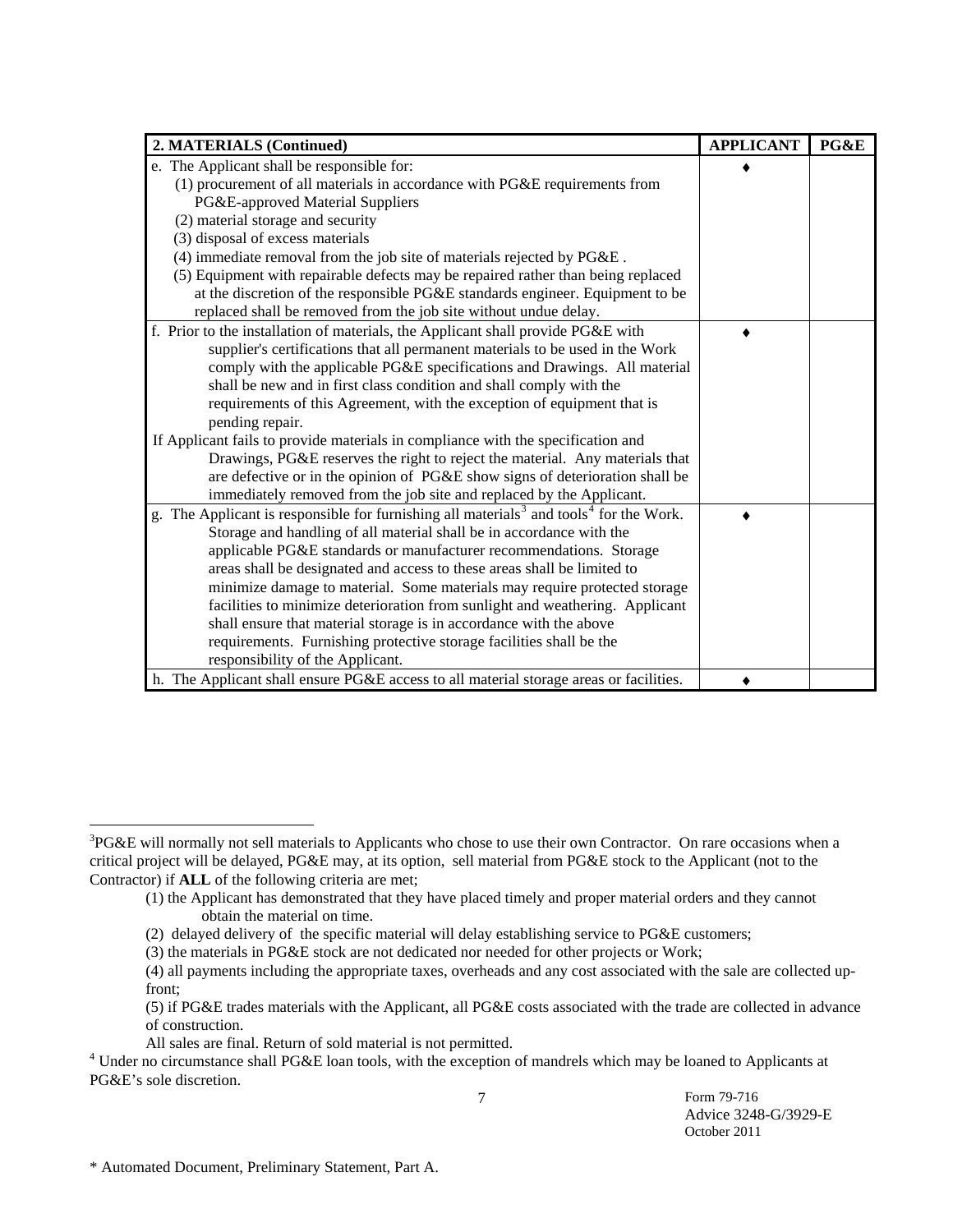| 3. PAYMENTS                                                                                                                                                                                                                                                                                                                                                                                                                                                                                                                                                                                                                                                                                                                                                                                                         | <b>APPLICANT</b> | PG&E |
|---------------------------------------------------------------------------------------------------------------------------------------------------------------------------------------------------------------------------------------------------------------------------------------------------------------------------------------------------------------------------------------------------------------------------------------------------------------------------------------------------------------------------------------------------------------------------------------------------------------------------------------------------------------------------------------------------------------------------------------------------------------------------------------------------------------------|------------------|------|
| a. Applicant shall compensate PG&E for the cost of                                                                                                                                                                                                                                                                                                                                                                                                                                                                                                                                                                                                                                                                                                                                                                  |                  |      |
| (1) Agreement and document preparation<br>(2) Surveys<br>(3) Land rights, preparation of land right documents, and associated permits<br>acquired by PG&E.<br>(4) Engineering and design specification documents including but not<br>limited to site specific drawings, material specifications, and<br>construction specifications documents<br>(5) Construction and material inspections<br>(6) PG&E administrative charges associated with the Work<br>(7) Specific or special contractual requirements (E.g. Special facilities<br>installations or engineering work to permit the Applicant to solicit<br>competitive bids for the installation of the proposed gas, electric<br>underground and electric overhead facilities.<br>(8) PG&E's labor and material costs necessary to complete the installation. |                  |      |
| These costs shall be paid by the Applicant prior to construction. The refundable<br>costs for Applicant installed work that is PG&E's responsibility will be based on<br>the lower of the Applicant's Contract Anticipated Costs or PG&E's estimated<br>refundable costs. All other refundable and non-refundable costs will be based on<br>PG&E's estimated costs.                                                                                                                                                                                                                                                                                                                                                                                                                                                 |                  |      |
| b. PG&E refund and reimbursement payments for Work performed by the Applicant<br>and accepted by PG&E are subject to the applicable extension and service<br>rule allowances. Payments will be based on the lower of the Applicant's<br>Contract Anticipated Costs or PG&E's estimated costs. PG&E will not<br>refund or reimburse the Applicant for any special charges for non-standard<br>activities performed or facilities installed.                                                                                                                                                                                                                                                                                                                                                                          |                  |      |

| <b>4. PERMITS, LICENSES AND SPECIAL INSPECTION</b>                                     | <b>APPLICANT</b> | PG&E |
|----------------------------------------------------------------------------------------|------------------|------|
| a. The Applicant is fully responsible for obtaining all necessary Permits and licenses |                  |      |
| for moving all construction equipment, tools, supplies, materials and people           |                  |      |
| across railroads and highways, across public or private lands and along                |                  |      |
| public and private roads. Applicant is responsible for obtaining such                  |                  |      |
| licenses and Permits as are necessary for it to operate and do business in any         |                  |      |
| of the counties, towns, etc., in performance of the Work.                              |                  |      |
| b. Applicant shall, without cost to PG&E, obtain all required Permits, serve notices,  |                  |      |
| arrange for inspection and pay fees and deposits. Work shall comply with               |                  |      |
| the applicable governmental rules, regulation and ordinances.                          |                  |      |
| c. The Applicant shall be responsible for obtaining excavation Permits in accordance   |                  |      |
| with Section 341 of Chapter 3.2, Group II, Title 8, California                         |                  |      |
| Administrative Code for "construction of trenches which are 5 feet deep or             |                  |      |
| deeper and into which a person is required to descend."                                |                  |      |
| d. Should special supervision or inspection of construction activities be required by  |                  |      |
| any grantor or permittor, as a condition of the Permit or grant of occupation,         |                  |      |
| Applicant shall be responsible to pay all costs of such supervision and                |                  |      |
| inspection.                                                                            |                  |      |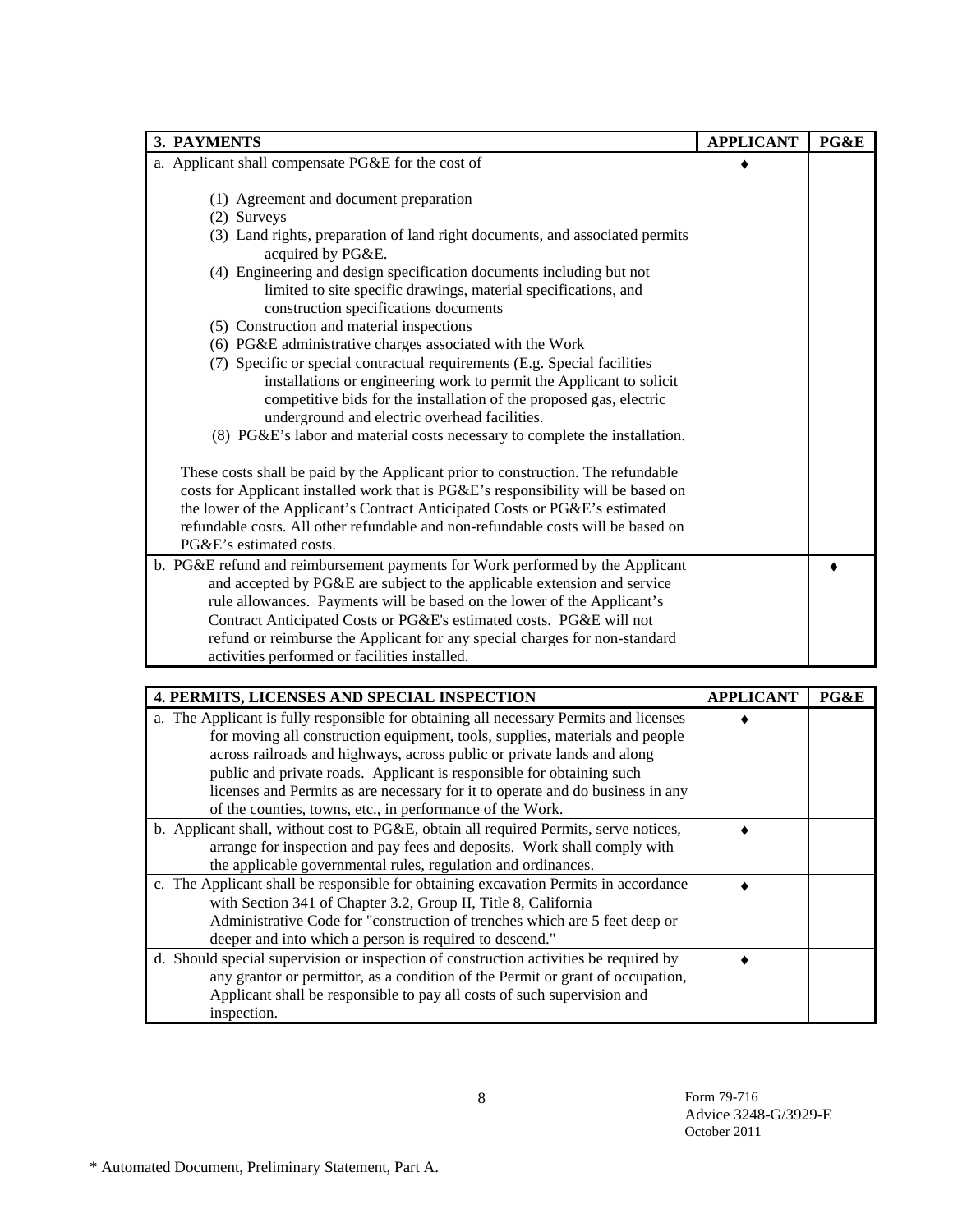| 5.5<br><b>CONSTRUCTION</b>                                                                | <b>APPLICANT</b> | PG&E |
|-------------------------------------------------------------------------------------------|------------------|------|
| a. The Applicant shall only solicit installation bids from qualified Contractor/          |                  |      |
| Subcontractors who shall:                                                                 |                  |      |
| (1) Be licensed in California for the appropriate type of work (electrical,               |                  |      |
| general, etc.)                                                                            |                  |      |
| (2) Employ workers properly certified for specific skills, required (plastic              |                  |      |
| fusion, welding, etc.). Electric workers shall be properly qualified                      |                  |      |
| (Qualified Electrical Worker, Qualified Person, etc.) as defined in State                 |                  |      |
| of California High Voltage Safety Orders (Title 8, Chapter 4,                             |                  |      |
| Subchapter 5, Group 2).                                                                   |                  |      |
| (3) Comply with applicable laws (Equal Opportunity Regulations, OSHA,                     |                  |      |
| EPA, etc.).                                                                               |                  |      |
| Further, an Applicant who intends to employ a Qualified Contractor/                       |                  |      |
| Subcontractor should consider whether the Qualified Contractor/Subcontractor:             |                  |      |
| (1) Is technically competent                                                              |                  |      |
| (2) Has access to proper equipment                                                        |                  |      |
| (3) Demonstrates financial responsibility commensurate with the scope of                  |                  |      |
| the contract.                                                                             |                  |      |
| (4) Has adequate insurance coverage (Workers' Compensation and                            |                  |      |
| Employer Liability, Commercial General Liability, and Business Auto.                      |                  |      |
| (5) Is able to furnish surety bond for performance of the contract, if                    |                  |      |
| required.                                                                                 |                  |      |
| b. Applicant and their Contractors and Subcontractors shall use only PG&E-                |                  |      |
| approved construction Drawings for construction purposes. Construction                    |                  |      |
| from unauthorized or preliminary Drawings is not permitted. The Applicant                 |                  |      |
| shall assume full responsibility for errors, omissions or changes if the                  |                  |      |
| project is constructed from preliminary Drawings or from non-PG&E                         |                  |      |
| approved construction Drawings.                                                           |                  |      |
| c. Applicant shall require the Superintendent to be in charge of the worksite, to         |                  |      |
| supervise the Contractor and Subcontractor Work, to exercise control as                   |                  |      |
| may be require and to be available to PG&E at the time when Work is being                 |                  |      |
| performed.                                                                                |                  |      |
| d. Applicant shall prepare and update as necessary a construction schedule to specify     |                  |      |
| the starting dates and duration of the trenching, installation, backfill and              |                  |      |
| clean up Work anticipated for the new gas and electric facilities. The                    |                  |      |
| schedule for other occupants of a joint trench, if any, shall also be indicated.          |                  |      |
| e. The Applicant shall be responsible both for arrangement of a pre-construction          |                  |      |
| meeting for all pole line or trench occupants and coordination of all field               |                  |      |
| installation of other joint pole and joint trench occupant's facilities. The pre-         |                  |      |
| construction meeting should be held a minimum of ten working days prior to                |                  |      |
| commencement of Work.                                                                     |                  |      |
| f. Applicant is to coordinate the installation of other Utilities, e.g., telephone, cable |                  |      |
| TV, to minimize costs to each party.                                                      |                  |      |

<sup>&</sup>lt;sup>5</sup> PG&E shall not honor any claims arising from the Applicant's required adherence to Work practices and safety precautions dictated by PG&E's established safety rules.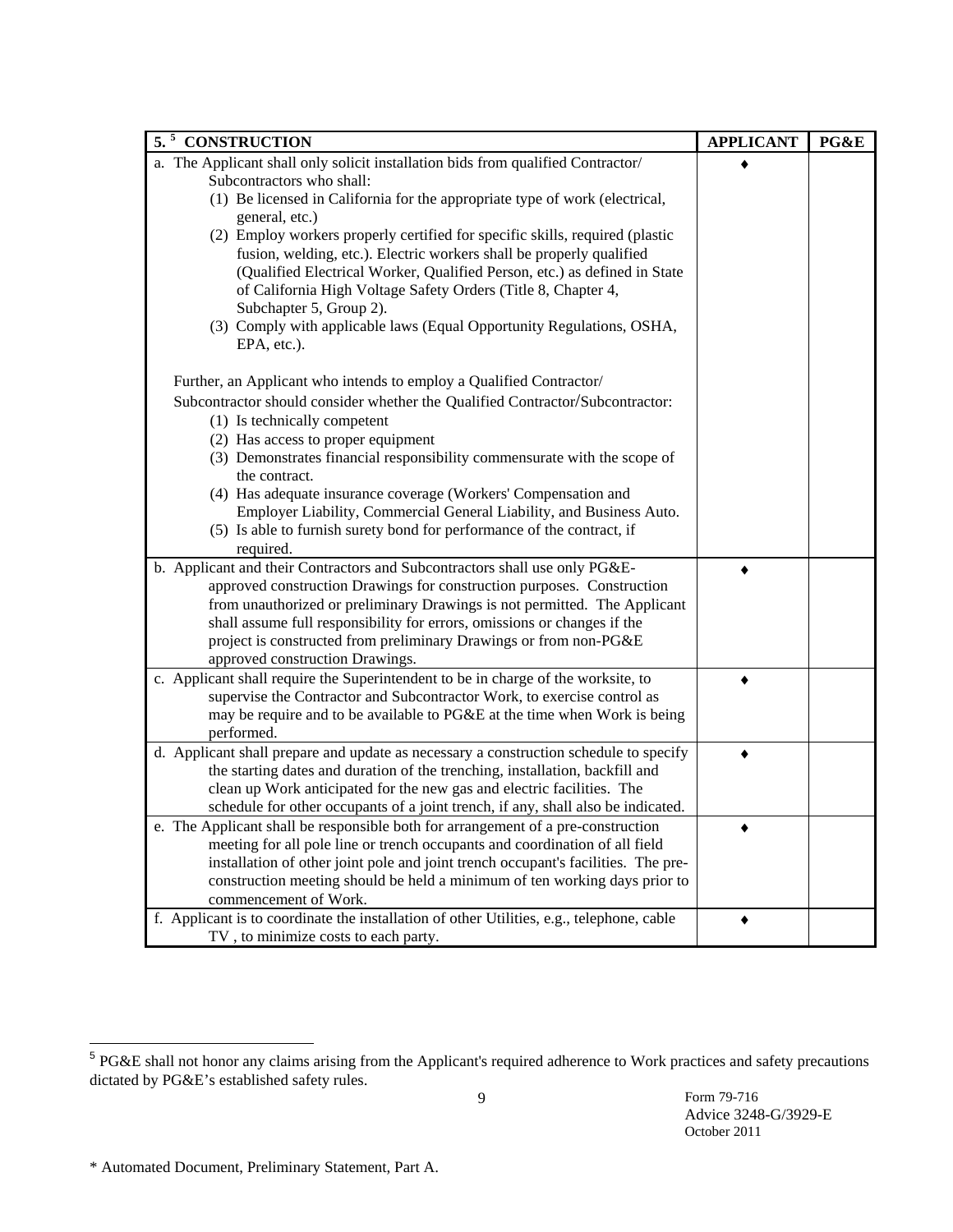| 5. CONSTRUCTION (Continued)                                                           | <b>APPLICANT</b> | PG&E |
|---------------------------------------------------------------------------------------|------------------|------|
| g. The Applicant shall schedule the Work to avoid any standby of PG&E personnel.      |                  |      |
| PG&E shall have the right to approve the schedule. If PG&E's Work                     |                  |      |
| becomes delayed after mobilization by PG&E, the Applicant shall be liable             |                  |      |
| for the cost of such delays (e.g., "move on", "move off" or standby time).            |                  |      |
| h. On final walk-thru and before energization or pressurization, the Applicant shall  |                  |      |
| tag the electrical distribution, electrical services and gas services with the        |                  |      |
| letters "AIF" and the anticipated expiration date of the material warranty.           |                  |      |
| Identification shall be by affixing an orange plastic tag to the electrical wire      |                  |      |
| in each primary and secondary enclosure, to the wires in the electrical               |                  |      |
| service panels and to the gas service risers.                                         |                  |      |
| i. Applicant shall plan and conduct the Work to safeguard persons and property from   |                  |      |
| injury. Applicant shall direct the performance of the Work in compliance              |                  |      |
| with reasonable Work practices and with applicable federal, state, and local          |                  |      |
| laws, rules, and regulations, including but not limited to "Occupational              |                  |      |
| Safety and Health Standards and Orders" promulgated by the US Secretary               |                  |      |
| of Labor and the California Division of Occupational Safety and Health<br>(Cal-OSHA). |                  |      |
| Work in areas adjacent to electrically energized facilities or operating natural gas  |                  |      |
| facilities shall be performed in accordance with Cal-OSHA, established                |                  |      |
| safety rules and as may be directed by PG&E.                                          |                  |      |
|                                                                                       |                  |      |
| Before digging, Applicant shall contact, "Underground Service Alert" (USA), and       |                  |      |
| abide by its rules and procedures.                                                    |                  |      |
|                                                                                       |                  |      |
| PG&E may require Applicant to observe reasonable safety precautions in addition       |                  |      |
| to those in use or proposed by Applicant or other agencies. Neither the               |                  |      |
| giving of special instructions by PG&E nor the adherence thereto by                   |                  |      |
| Applicant shall relieve Applicant of the sole responsibility to maintain              |                  |      |
| safe and efficient working conditions.                                                |                  |      |
| j. PG&E shall perform all Work involving connecting the Applicant's installed         |                  |      |
| utility system to PG&E's operating facilities.                                        |                  |      |
| k. Applicant workmanship shall be of acceptable quality in every respect, plumb and   |                  |      |
| true, and shall comply or exceed the requirements of the Specifications and           |                  |      |
| Drawings. Workmanship shall be subject to inspection by PG&E. If                      |                  |      |
| workmanship does not comply with the Specifications and Drawings, PG&E                |                  |      |
| reserves the right to not accept the Work or to suspend Work.                         |                  |      |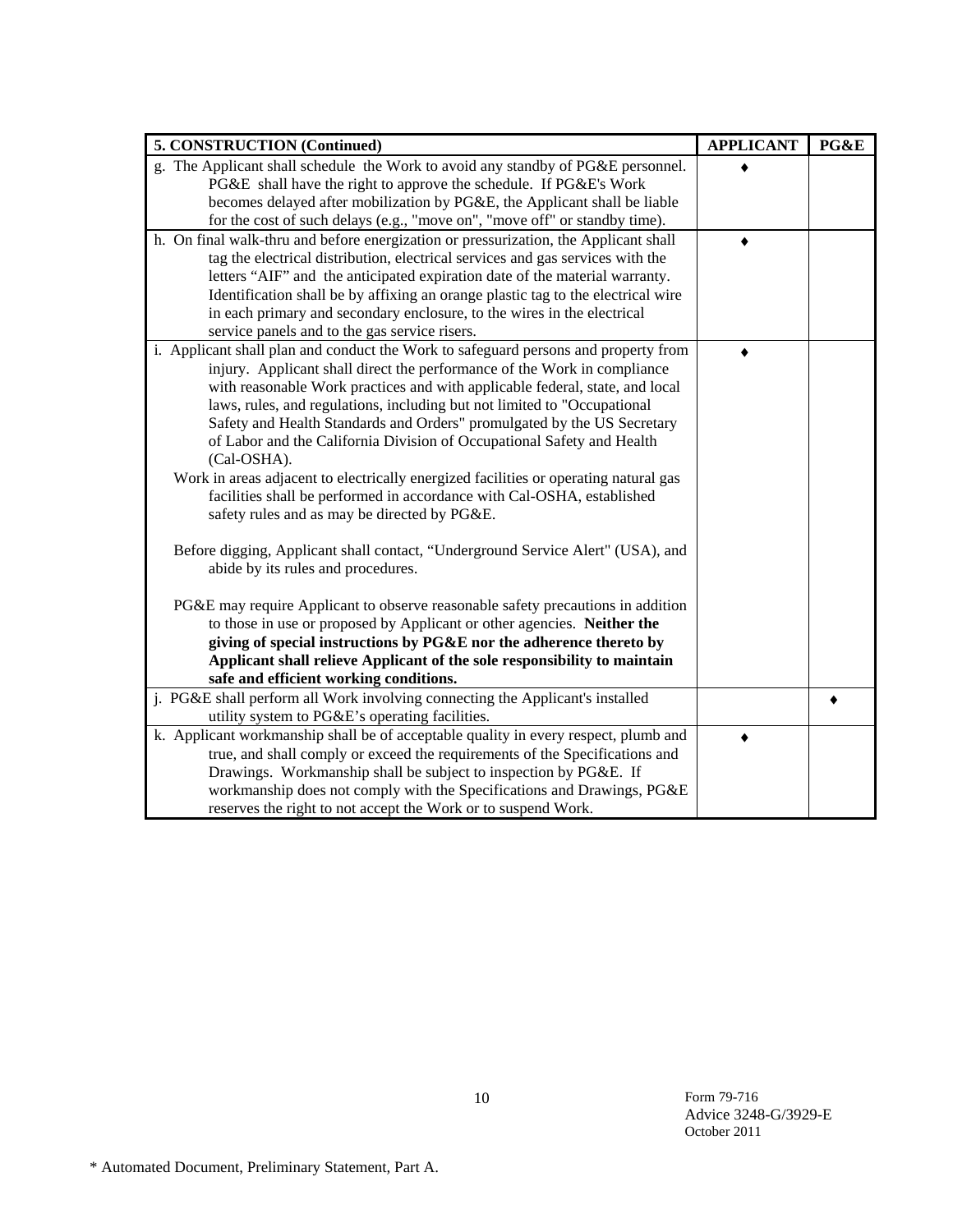| <sup>6</sup> CHANGES AND EXTRA WORK<br>6.                                                        | <b>APPLICANT</b> | PG&E |
|--------------------------------------------------------------------------------------------------|------------------|------|
| PG&E or the Applicant may require changes in the Work or in the<br>$a$ .:                        |                  |      |
| provisions governing the Work. Increase in Work, decrease in Work or                             |                  |      |
| changes shall be performed only when authorized in writing by the                                |                  |      |
| Applicant and PG&E on PG&E's current filed and approved Change Order                             |                  |      |
| Form. No subsequent claim will be honored for intangible effects or time                         |                  |      |
| lost resulting from Work covered by a Change Order. Pricing shown in the                         |                  |      |
| Change Orders may be flat costs and shall include all indirect or intangible                     |                  |      |
| costs.                                                                                           |                  |      |
| b. For a change in Work requested by PG&E, PG&E shall re-estimate the Work to                    |                  |      |
| determine the value of the incremental direct labor and material costs. This                     |                  |      |
| cost change will revise PG&E's prepared estimate used as the basis for                           |                  |      |
| payment (if any) to the Applicant in accordance with the extension and                           |                  |      |
| service allowances in the tariffs.                                                               |                  |      |
| c. PG&E and the Applicant shall mutually agree to the value of all incremental                   |                  |      |
| intangible costs associated with the implementation of this change in the                        |                  |      |
| Work. PG&E shall have the right to review, audit and approve all                                 |                  |      |
| documentation that supports an Applicant's basis of determining intangible                       |                  |      |
| incremental costs. The Applicant will be fully reimbursed for the value of                       |                  |      |
| these agreed upon intangible costs in accordance with These General Terms                        |                  |      |
| and Conditions and as identified in the appropriate tariffs.                                     |                  |      |
| d. In the event the extra Work requires additional materials, PG&E has the right to              |                  |      |
| furnish certain material items that PG&E determines are in its best interest                     |                  |      |
| to furnish. The material to be furnished will be documented on the Change                        |                  |      |
| Order Form.                                                                                      |                  |      |
| e. For a change in the Work requested by the Applicant and agreed to by PG&E on                  |                  |      |
| the Change Order Form, PG&E shall re-estimate the Work to determine the                          |                  |      |
| value of the incremental direct labor and material costs. This cost change                       |                  |      |
| will revise PG&E's refundable or non-refundable payments to or from the                          |                  |      |
| Applicant in accordance with these General Terms and Conditions and as                           |                  |      |
| identified in the appropriate tariffs.                                                           |                  |      |
|                                                                                                  |                  |      |
| PG&E shall determine the value of additional engineering and specification                       |                  |      |
| preparation charges for changes in the Work. The Applicant shall be                              |                  |      |
| responsible for any increased costs.                                                             |                  |      |
|                                                                                                  |                  |      |
| 7. INSPECTION<br>The Applicant agrees to a thorough and detailed inspection $(100\%)$ by PG&E of | <b>APPLICANT</b> | PG&E |

| 7. INSPECTION                                                                      | <b>APPLICANT</b> | PG&E |
|------------------------------------------------------------------------------------|------------------|------|
| a. The Applicant agrees to a thorough and detailed inspection $(100\%)$ by PG&E of |                  |      |
| any activity undertaken by the Applicant in the performance of the                 |                  |      |
| obligations of this Agreement.                                                     |                  |      |
| b. Applicant's contracts with Contractor(s) and Subcontractors will provide for    |                  |      |
| PG&E's right to conduct the required inspections.                                  |                  |      |
| c. Applicant shall pay the cost of inspection, including PG&E administrative       |                  |      |
| overheads and payroll additives, per diem, transportation, etc. in accordance      |                  |      |
| with the provisions of Gas & Electric Rules 15 and 16.                             |                  |      |
|                                                                                    |                  |      |

<sup>&</sup>lt;sup>6</sup> In the event the number of trench occupants changes from the number originally used to determine the costs, PG&E shall have the right to reallocate the costs in accordance with PG&E's established practices. Applicant may be billed for additional charges related to these changes. Failure or neglect of PG&E to condemn or reject inferior Work or material shall not be construed as acceptance of such Work or materials.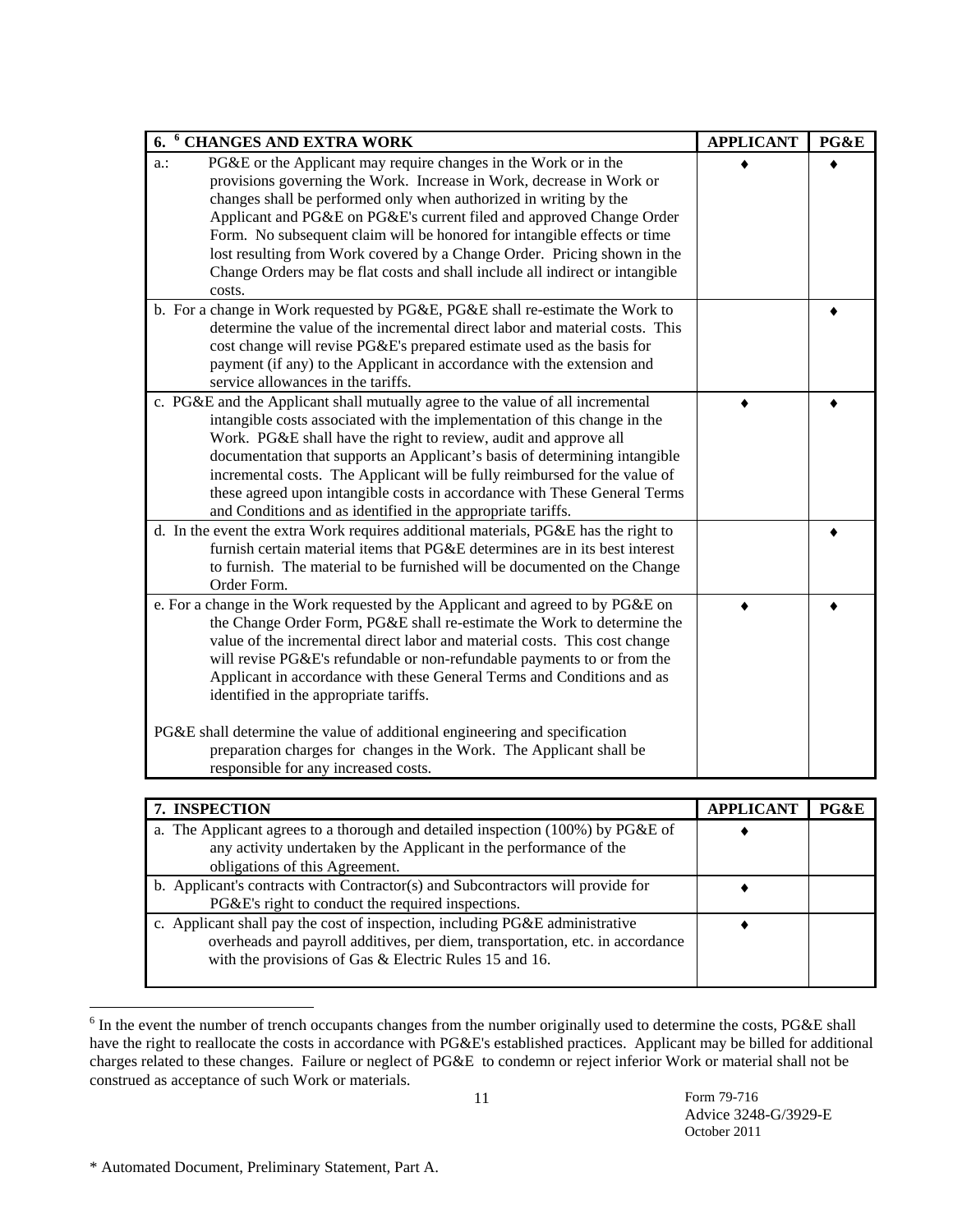| 7. INSPECTION (Continued)                                                             | <b>APPLICANT</b> | PG&E |
|---------------------------------------------------------------------------------------|------------------|------|
| d. PG&E shall have free access to the Work at all times.                              |                  |      |
| e. PG&E has the right to make field and shop inspections and material tests. See      |                  |      |
| material section for additional material inspection instructions.                     |                  |      |
| f. The Applicant shall notify PG&E a minimum of two working days in advance of        |                  |      |
| commencing any related Work. Every attempt will be made to meet the                   |                  |      |
| requested inspection window.                                                          |                  |      |
| g. PG&E will assign a representative(s) to observe and approve all Work related to    |                  |      |
| the attached specifications and Drawings. PG&E shall assign additional                |                  |      |
| inspectors as it deems necessary to observe and approve specific items of             |                  |      |
| Work that it deems to warrant additional inspection.                                  |                  |      |
| h. PG&E may direct the Work in areas adjacent to electrically energized facilities or |                  |      |
| operating natural gas facilities as described in these General Terms and              |                  |      |
| Conditions, Section 5f, Construction.                                                 |                  |      |
| i. Applicant agrees that no Work shall be performed unless PG&E is present or the     |                  |      |
| Applicant has received prior written consent from PG&E to proceed.                    |                  |      |
| j. The Applicant agrees that neither the making, nor the failure to make, inspections |                  |      |
| and tests nor the express or implied approval of the Work by PG&E shall               |                  |      |
| relieve Applicant from the responsibility to complete and guarantee the               |                  |      |
| Work as specified. Rejected Work shall be remedied at the Applicant's                 |                  |      |
| expense.                                                                              |                  |      |
| k. In the event that the Applicant fails to maintain the anticipated progress and the |                  |      |
| Work duration is extended beyond the original estimates, the Applicant will           |                  |      |
| be liable for additional inspection and per diem costs. PG&E will not honor           |                  |      |
| any claims arising from extended Work duration.                                       |                  |      |

| 8. DOCUMENTATION AND AS-BUILT DRAWINGS                                                                                                                                                                                                                                                                                                                                                                                                                                                                                                                                                                                | <b>APPLICANT</b> | PG&E |
|-----------------------------------------------------------------------------------------------------------------------------------------------------------------------------------------------------------------------------------------------------------------------------------------------------------------------------------------------------------------------------------------------------------------------------------------------------------------------------------------------------------------------------------------------------------------------------------------------------------------------|------------------|------|
| a. The Applicant shall provide documentation to warrant that the installed facilities<br>meet or exceed the requirements of the Agreement and are installed in the<br>proper location. In addition, the Applicant will provide one set of separate                                                                                                                                                                                                                                                                                                                                                                    |                  |      |
| gas and electric As-Built Drawings and marked up service orders (when<br>applicable) marked in red and signed by Applicant prior to pressurization<br>and energization.                                                                                                                                                                                                                                                                                                                                                                                                                                               |                  |      |
| b. The Applicant shall provide the following minimum gas As-Built Drawing<br>requirements;<br>(1) Corrected Construction Drawings marked in red and clearly showing all<br>changes.<br>(2) Marked up Drawings showing actual locations, footage's and<br>dimensions of the installed distribution facilities.<br>(3) Certified copies of PG&E's approved Qualification records for all<br>welders/plastic joiners.<br>(4) Testing documents including calibration documents for testing<br>equipment.                                                                                                                 |                  |      |
| c. Should the Applicant choose to perform the service completion Work, PG&E will<br>provide gas service orders of the facilities to be installed. It shall be the<br>Applicant's responsibility to mark-up the service orders in red, so as to<br>clearly identify all construction changes. These service orders must show<br>actual locations, footages and dimensions of the installed service facilities.<br>The Applicant shall return all completed As-Built service orders to PG&E<br>prior to pressurization or energization and no later than ten (10) working<br>days from completion of said service Work. |                  |      |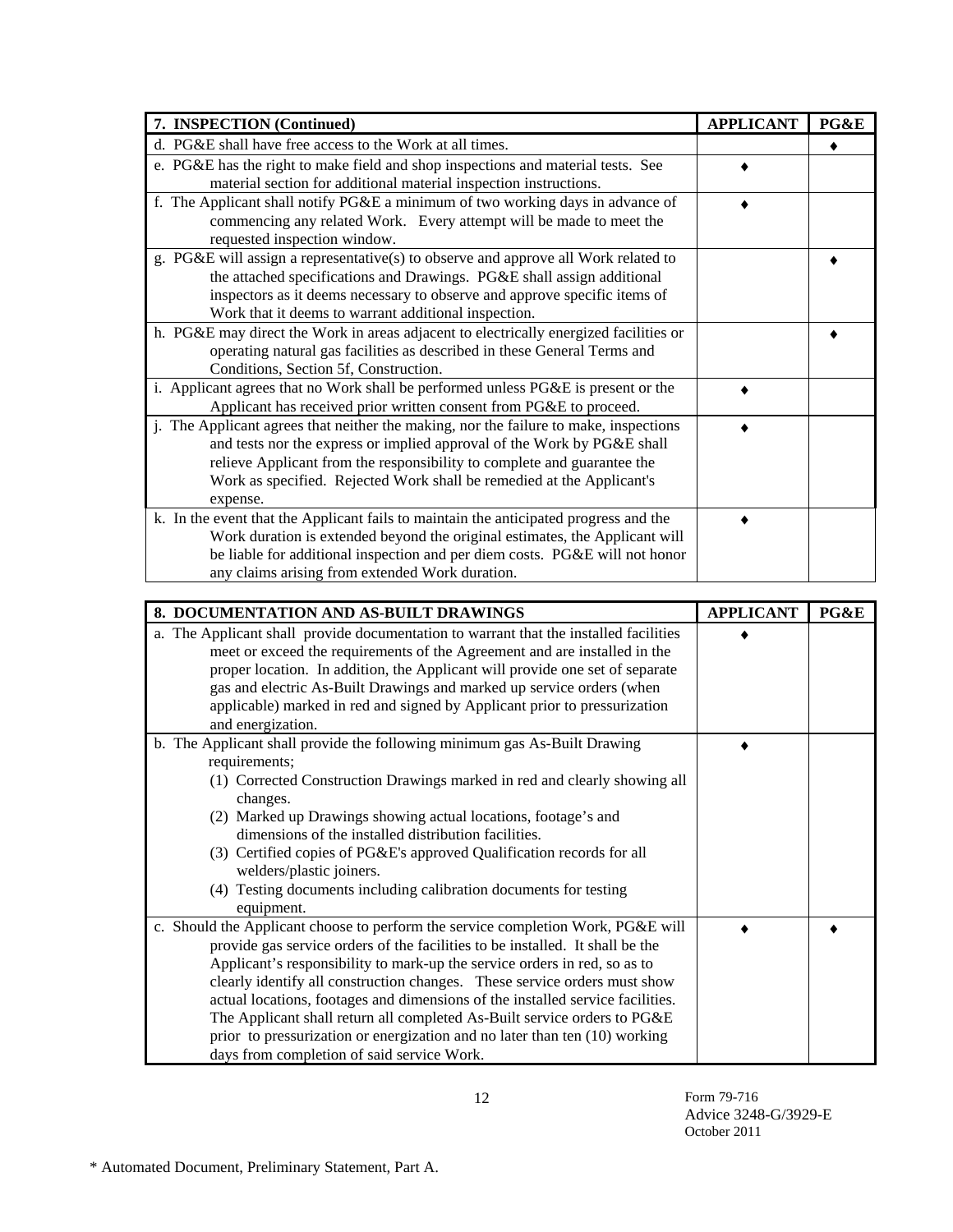| 8. DOCUMENTATION AND AS-BUILT DRAWINGS (Continued)                                  | <b>APPLICANT</b> | PG&E |
|-------------------------------------------------------------------------------------|------------------|------|
| d. The Applicant shall provide the following minimum electric As-Built Drawing      |                  |      |
| requirements; The corrected Construction Drawings must be marked in red             |                  |      |
| and clearly show changes.                                                           |                  |      |
| (1) Location, size, type and footage of installed conduit, cable and overhead       |                  |      |
| conductor.                                                                          |                  |      |
| (2) Location, size, type and dimensions of manholes, splice boxes and               |                  |      |
| equipment enclosures                                                                |                  |      |
| (3) Location, size and type of poles and anchors                                    |                  |      |
| (4) Location, type and manufacturer's name plate data of equipment.                 |                  |      |
| e. Applicant shall have all As-Built Drawings and marked up service orders verified |                  |      |
| by, approved by, and submitted to PG&E prior to pressurization and                  |                  |      |
| energization.                                                                       |                  |      |

| 9. <sup>7</sup> FINAL ACCEPTANCE AND CONVEYANCE                                      | <b>APPLICANT</b> | PG&E |
|--------------------------------------------------------------------------------------|------------------|------|
| a. Upon satisfactory completion of the Work PG&E will pressurize or energize the     |                  |      |
| distribution system making the distribution system operational.                      |                  |      |
| Pressurization or energization will serve as PG&E's final acceptance of the          |                  |      |
| Work.                                                                                |                  |      |
| b. Upon final acceptance, and upon PG&E's receipt of any required formal right-of-   |                  |      |
| way(s), easements, leases and Permits, the Applicant shall convey to PG&E            |                  |      |
| all rights, title and interest in and to all such Work and facilities in             |                  |      |
| accordance with the terms and conditions of Agreement.                               |                  |      |
| c. Guarantee and warranty periods shall commence on the date of final acceptance     |                  |      |
| by PG&E.                                                                             |                  |      |
| d. Services not completed (tied-in) upon final acceptance of the distribution system |                  |      |
| shall not be accepted with the distribution system. These services shall be          |                  |      |
| accepted on the date(s) the first meter is set on the service.                       |                  |      |
| e. The risk of loss or damage to the Work and materials shall remain with Applicant, |                  |      |
| Contractor and Subcontractor, until the Work is completed and accepted by            |                  |      |
| PG&E.                                                                                |                  |      |

| <b>10. PARTIAL USE OF FACILITIES</b>                                                                                                                                                                                                                                                                                                      | <b>APPLICANT</b> | PG&E |
|-------------------------------------------------------------------------------------------------------------------------------------------------------------------------------------------------------------------------------------------------------------------------------------------------------------------------------------------|------------------|------|
| a. To provide permanent service, the Applicant, with prior written authorization of<br>PG&E, may convey to PG&E certain portions of the underground facilities<br>which have been completed and installed hereunder. If PG&E elects to<br>accept by conveyance of portions of these underground facilities, the<br>following shall apply: |                  |      |
| b. The Applicant shall ensure-that the utilization of such portions of the facilities will<br>in no way delay completion of the entire system.                                                                                                                                                                                            |                  |      |
| c. PG&E shall assume the responsibility for maintenance and operation of the<br>portions of the facility conveyed.                                                                                                                                                                                                                        |                  |      |
| d. The conveyance of such sections shall in no way relieve the Applicant of liability<br>due to use of defective materials or poor workmanship or damage by third<br>parties.                                                                                                                                                             |                  |      |

<sup>&</sup>lt;sup>7</sup> Failure or neglect of PG&E to condemn or reject inferior Work or material shall not be construed or imply an acceptance of such Work or materials.

<sup>\*</sup> Automated Document, Preliminary Statement, Part A.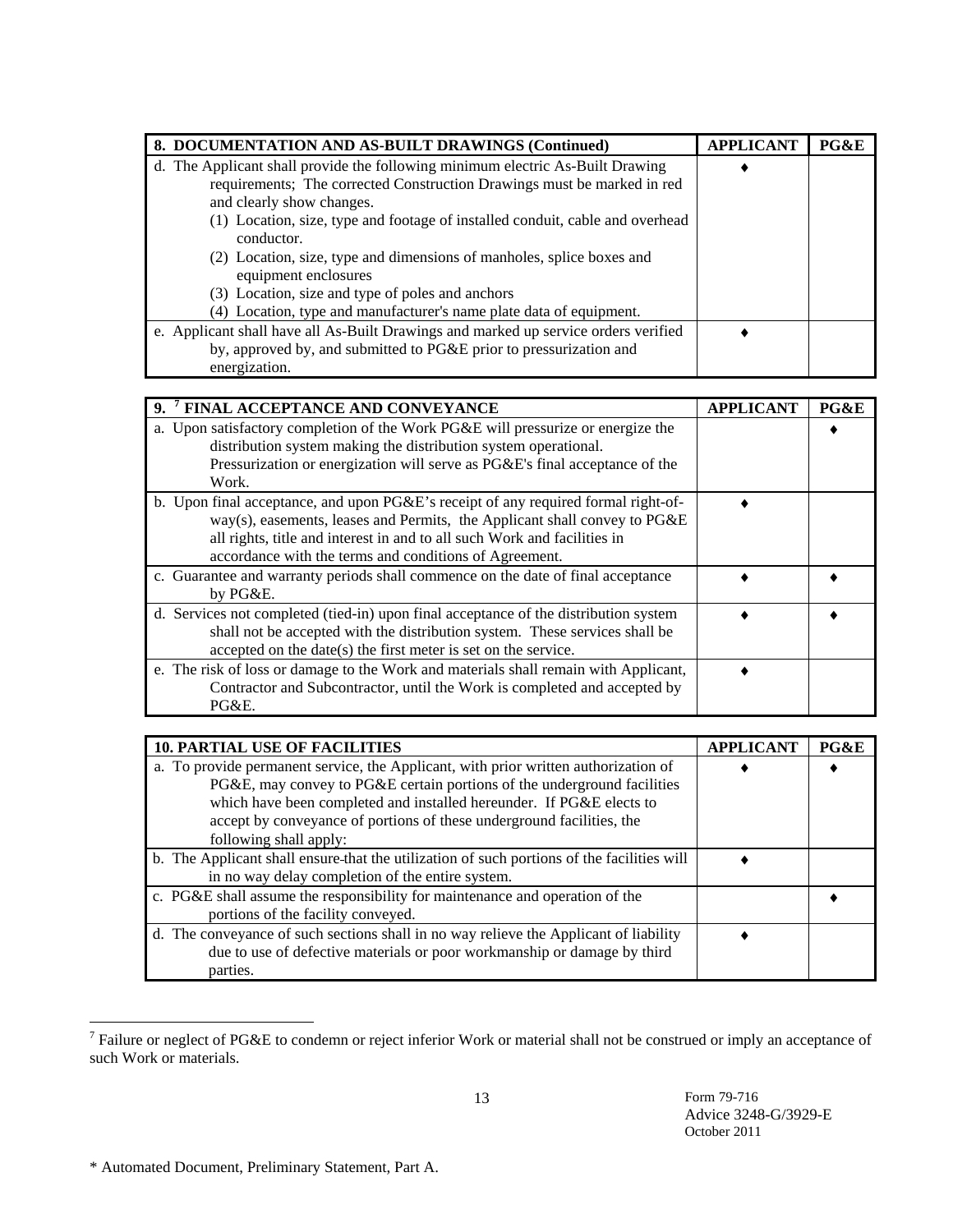| 10. PARTIAL USE OF FACILITIES (Continued)                                            | APPLICANT | PG&E |
|--------------------------------------------------------------------------------------|-----------|------|
| e. Authorization by PG&E for the partial use of facilities shall only be granted for |           |      |
| the convenience of PG&E.                                                             |           |      |
| f. Applicant must complete enough of the permanent system to minimize future hot     |           |      |
| tie-ins and Work near energized or pressurized facilities. PG&E may                  |           |      |
| require completion of system sections as it deems acceptable.                        |           |      |

# *D. CONTRACTORS AND SUBCONTRACTORS*

- 1. Each Contractor and Subcontractor shall be covered by and comply with this Agreement and shall perform the Work for which it contracts in accordance therewith. A Contractor or Subcontractor shall be responsible to Applicant. However, PG&E will have the same privileges and rights with respect to the inspection of Work as are provided for under the contract documents governing the Work of Applicant.
- 2. A Contractor and Subcontractor shall provide insurance of the same type and limits as required of Applicant unless otherwise authorized in writing by PG&E. PG&E shall be indemnified by the Applicant against all actions, causes of action, claims and demands whatsoever, either in law or in equity arising from the acts or omissions of any Subcontractor within the same limits as those prescribed for Applicant.
- 3. No Contractor or Subcontractor, regardless of its approval by PG&E, shall bind or purport to bind PG&E.

# *E. INSURANCE*

- 1. Applicant shall maintain the following insurance coverage.
- 1.1 The Applicant is also responsible for its Contractor and Subcontractor maintaining sufficient limits of the same coverage. Documentation of same coverage by Contractor or Subcontractor shall be available from Applicant upon request.
- 2. **Worker's Compensation and Employers' Liability:** Worker's Compensation insurance or self insurance indicating compliance with any applicable labor codes, acts, laws, or statutes, whether Federal or State, where Applicant, Contractor and Subcontractor performs Work.

2.1. Employers' Liability insurance shall not less than \$ 1,000,000 for injury or death per accident.

3. **Commercial General Liability:** Coverage shall be at least as broad as the Insurance Services Office (ISO) Commercial General Liability Coverage "occurrence" form, with no coverage deletions.

 3.1 The limit shall not be less than \$1,000,000 each occurrence for bodily injury, property damage and personal injury. If coverage is subject to a general aggregate limit, this aggregate limit shall be twice the occurrence limit.

#### 3.2. **Coverage shall:**

- a) be "Additional Insured" endorsement add, as insured PG&E, its directors, officers, agents and employees with respect to liability arising out of Work performed by or for the Contractor;
- b) be endorsed to specify that the Contractor's insurance is primary and that any insurance or self-insurance maintained by PG&E shall not contribute with it.
- 4 **Business Auto:** Coverage shall be at least as broad as the Insurance Services Office (ISO) Business Auto Coverage form covering Automobile Liability, code 1 "any auto."

4.1. The limit shall not be less than \$1,000,000 each accident for bodily injury and property damage.

5. **Additional Insurance Provisions:** Before commencing performance of Work, Applicant shall furnish PG&E with certificates of insurance and endorsements of all required insurance for Applicant.

<sup>\*</sup> Automated Document, Preliminary Statement, Part A.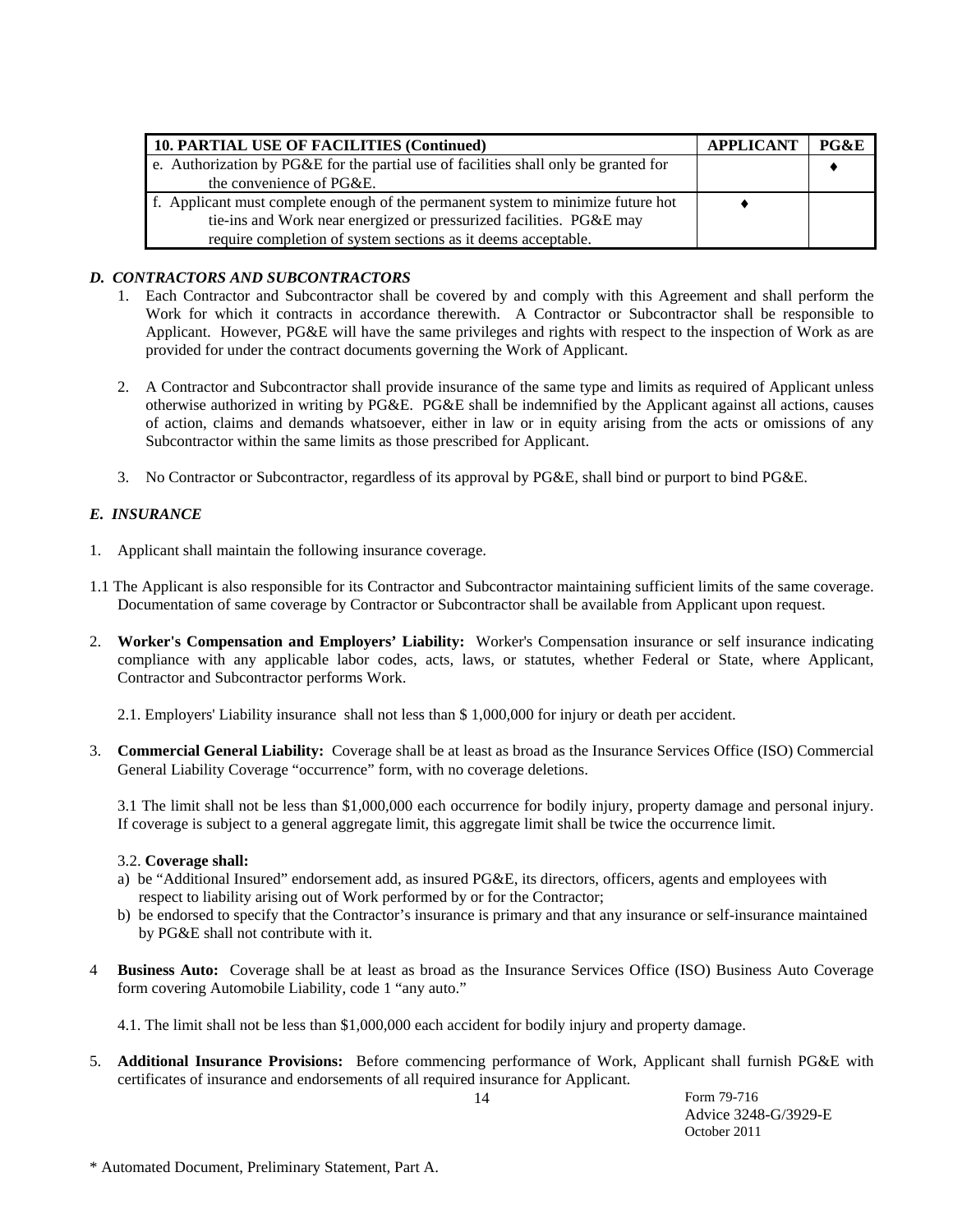- 5.1. The documentation shall state that coverage shall not be canceled except after thirty (30) days prior written notice has been given to PG&E.
- 5.2. PG&E uses a third party vendor, Exigis, to confirm and collect insurance documents. Certificates of insurance and endorsements shall be signed and submitted by a person authorized by that insurer to bind coverage on its behalf, and submitted through the Exigis website at: https://prod1.exigis.com/pge Helpline: 1 (888) 280-0178. Applicant's agent must create a log in account and register as a "service provider."

Certificate Holder Pacific Gas & Electric Company c/o Exigis https://prod1.exigis.com/pge Helpline: 1 (888) 280-0178

5.3. PG&E may inspect the original policies or require complete certified copies, at any time.

#### *F. INDEMNITY AND WITHHOLDING*

- 1. Applicant shall indemnify, defend and hold harmless PG&E, its officers, directors, agents, and employees, from and against all claims, demands, losses, damages, costs, expenses, and legal liability connected with or resulting from injury to or death of persons, including but not limited to employees of PG&E, Applicant, Contractor or Subcontractor; injury to property of PG&E, Applicant, Contractor, Subcontractor, or a third party, or to natural resources, or violation of any local, state or federal law or regulation, including but not limited to environmental laws or regulations, or strict liability imposed by any law or regulation; arising out of, related to, or in any way connected with Applicant performance of this Agreement, however caused, regardless of any strict liability or negligence of PG&E, whether active or passive, excepting only such claims, demands, losses, damages, costs, expenses, liability or violation of law or regulation as may be caused by the active negligence or willful misconduct of PG&E, its officers, agents, or employees.
- 2. Applicant acknowledges that any claims, demands, losses, damages, costs, expenses, and legal liability that arise out of, result from, or are in any way connected with the release or spill of any legally designated hazardous material or waste as a result of the Work performed under this Agreement are expressly within the scope of this indemnity, and that the costs, expenses, and legal liability for environmental investigations, monitoring, containment, abatement, removal, repair, cleanup, restoration, remedial Work, penalties, and fines arising from the violation of any local, state, or federal law or regulation, attorney's fees, disbursements, and other response costs are expressly within the scope of this indemnity.
- 3. Applicant shall, on PG&E's request, defend any action, claim or suit asserting a claim covered by this indemnity. Applicant shall pay all costs that may be incurred by PG&E in enforcing this indemnity, including reasonable attorney's fees.

#### *G. GUARANTEES AND EQUIPMENT WARRANTY*

- 1. **Guarantees**: In addition to the guarantees provided under this Agreement, or implied in fact or in law, Applicant shall leave the entire project in satisfactory working condition and shall be responsible for the repair or replacement at its expense of any part of the Work that develops defects due to faulty material or workmanship within a period of one (1) year after the date of final acceptance by PG&E. Applicant shall, at its expense repair or replace other Work, equipment or property damaged as the result of the defects, or as a result of the repairing thereof, and reimburse PG&E for any repair expenses that PG&E may incur. The warranty period for a repaired or replaced part shall be one (1) year from the date of acceptance of the repaired or replaced part.
- 2. **Equipment Warranty** (**One (1) Year**): Applicant shall warrant that equipment furnished and installed by Applicant will be of the kind and quality described in this Agreement, free of defects in workmanship, and material,

<sup>\*</sup> Automated Document, Preliminary Statement, Part A.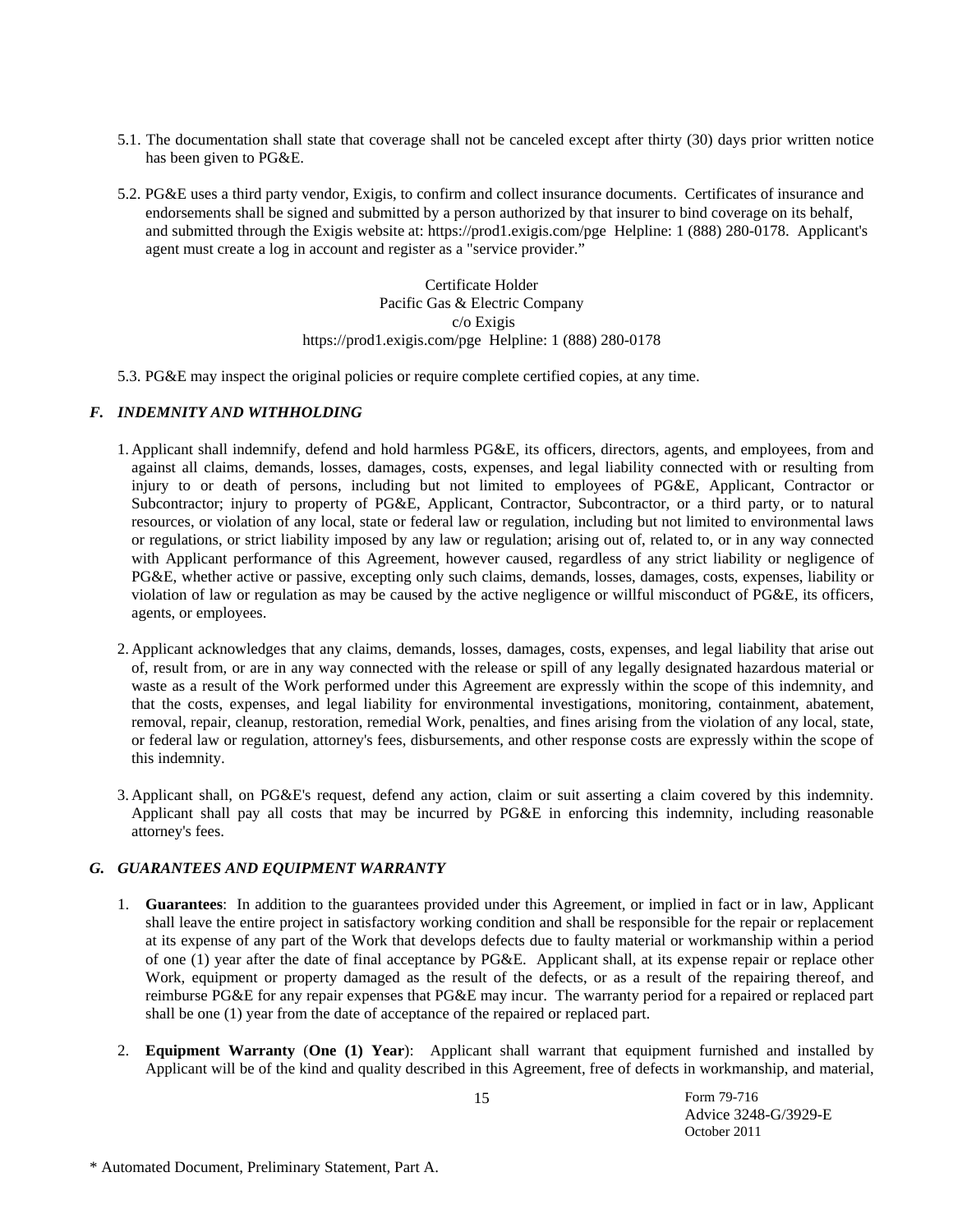and unless otherwise specified, fit for its intended purpose. The warranty period for distribution and services accepted with the distribution system shall begin from the date the materials are accepted by PG&E and shall extend for one (1) year. The warranty period for all other services shall begin on the date the first meter is set and shall extend one (1) year. Should the equipment fail during that period, Applicant shall be liable for all cost associated with repair and replacement of the equipment in accordance with the guarantee above.

3. **Trench Guarantee (Two (2) Years Plus):** The Applicant shall also guarantee that all trench material and trench workmanship shall be satisfactory for a period of two (2) years or as specified in the permit, whichever is greater, from the date of final acceptance by PG&E. The guarantee period for services trenches not accepted with the final acceptance shall begin on the date the first meter is set and shall extend a minimum of two (2) years. During this guarantee period, the Applicant will be so notified should PG&E determine that defects due to faulty trench material or workmanship have developed.

3.1. The Applicant shall pay the cost of the repair or replacement of any part of the Work hereunder which develops defects because of faulty material or workmanship on the part of the Applicant within the two (2) year period.

3.2. Damage to any trench occupant's facilities or to third party property caused by operations of the Applicant shall be repaired or replaced by either the Applicant or PG&E at the Applicant's expense.

3.3. Where PG&E determines that it is not practicable for the Applicant to make the necessary repairs (e.g. Energized or pressurized facilities), PG&E reserves the right to make repairs or replacements at the expense of the Applicant, preserving as far as possible the available evidence of the cause of failure, defect, or damage.

## *H. INTERPRETATION OF THE AGREEMENT*

- 1. PG&E will decide upon the meaning and interpretation of the Agreement and this decision shall be binding to all parties to this Agreement.
- 2. It shall be the Applicant's responsibility to ensure that any proposal prepared or received by the Applicant is based on a full knowledge of all conditions that would affect the cost and conduct of the Work. The Applicant shall inform itself fully and convey to all potential Contractors the physical conditions at the Work site, including as applicable, subsurface geology, borrow pit conditions and spoil disposal areas; the availability, location and extent of construction and storage area and other facilities or structures above and below ground; necessary safety precautions and safeguards; dimensions not shown on the Drawings; the extent of established lines and levels; Work to be performed by PG&E or others; rules, regulations and requirements to be observed by the Applicant or its agents in the conduct of the Work.

# *I. CONFLICTS*

- 1. Should any conflict exist between the General Terms and Conditions and the specific construction specifications, the terms of the General Conditions shall prevail. In the case of differences between the construction specifications and Drawings, the construction specifications shall prevail. In the case of differences between the Construction and Standard Drawings, the Applicant shall immediately so inform PG&E. PG&E shall determine which is the applicable Drawing or portion of a Drawing.
- 2. Should any conflict exist between the General Terms and Conditions and any applicable state or federal laws, rules, regulations, orders or codes, the state or federal laws, rules, regulations, orders or codes shall prevail. Varying degrees of stringency between the Drawings, specific construction specification, General Terms and Conditions and applicable state and federal laws. rules, regulation orders or codes are not to be deemed conflicts and the most stringent requirements shall control.
- 3. Applicant shall immediately report in writing to PG&E any discrepancies, errors, or inconsistencies in the Specifications, Drawings, Agreements or laws.

<sup>\*</sup> Automated Document, Preliminary Statement, Part A.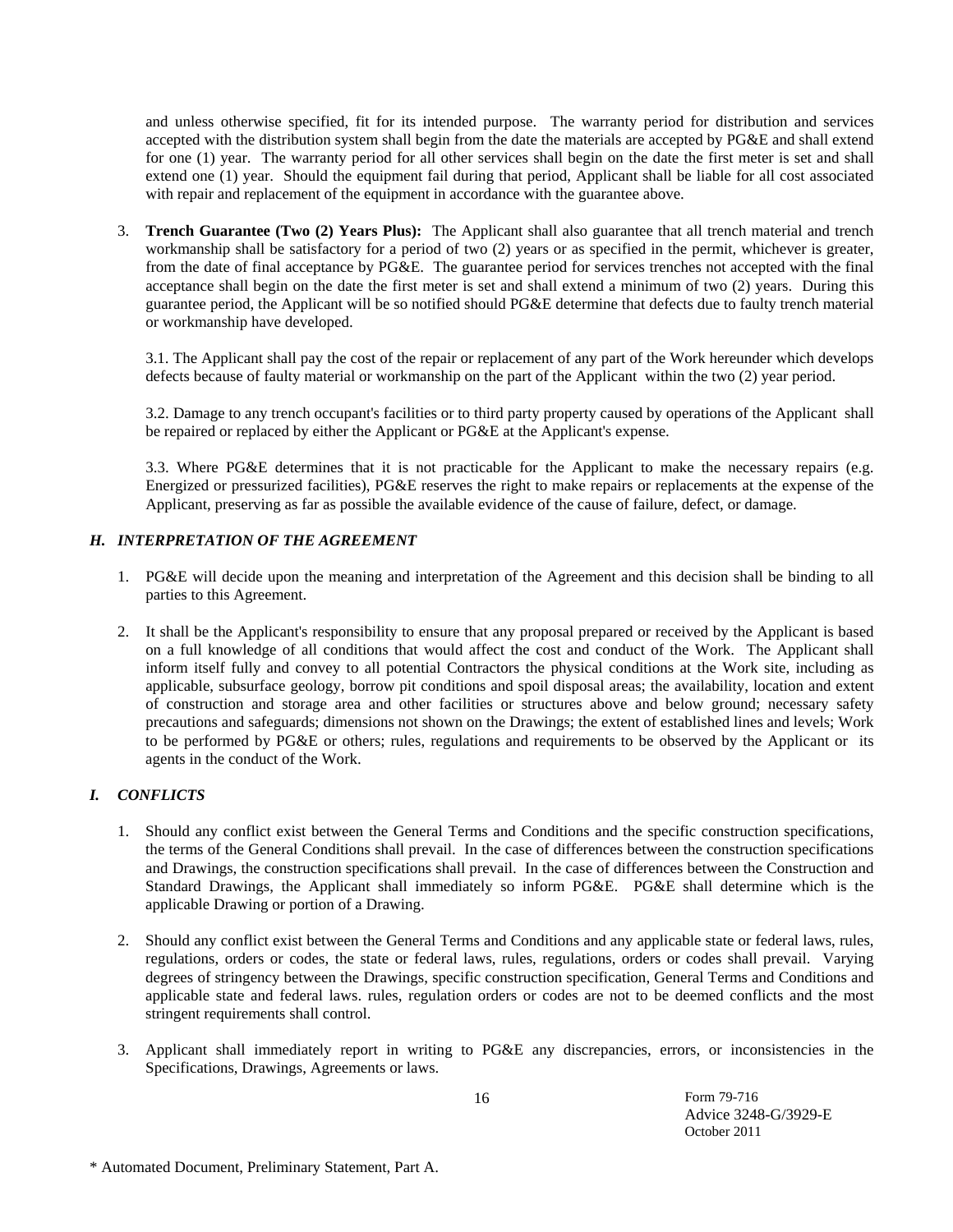4. PG&E shall not honor any claim arising from the Applicant's resolution of conflicts not in accordance with these provisions.

# *J. CLAIMS SETTLEMENT, DISPUTES*

- 1. It shall be Applicant's responsibility to inform PG&E, immediately following its occurrence or discovery, of any item or event which Applicant knows, or reasonably should know, that may result in a request for additional compensation under this Agreement. PG&E and Applicant shall endeavor to satisfactorily resolve the matter and should it not be disposed of to Applicant's satisfaction, Applicant shall, within 72 hours thereafter, deliver a written notice of claim to PG&E. Failure to so notify PG&E or failure to supply PG&E with information sufficient to evaluate Applicant's position shall foreclose consideration of any Applicant's claim based on such item or event.
- 2. Upon receipt of the Applicant's notice of claim, PG&E will review it, taking into account all of the information submitted by the Applicant in substantiation of its claim, and will, within a period of thirty (30) days, prepare and furnish to the Applicant, a written determination and, if appropriate, an offer of settlement thereof.
- 3. If the Applicant rejects PG&E's determination, the Applicant may file a notice of appeal therefrom. Any such appeal shall be in writing, shall contain all specific and substantive reasons why the Applicant deems PG&E's written determination to be unsatisfactory, and shall be submitted as soon after receipt of PG&E's written determination as is practical, but in no event more than thirty (30) days thereafter.
- 4. In the event any dispute between PG&E and Applicant with respect to the interpretation or performance of this Agreement cannot be satisfactorily resolved, arbitration shall be resorted to, and the arbitration shall be conducted in San Francisco, California, by the American Arbitration Association before a single arbitrator in accordance with the rules of said association for the construction industry. In such proceedings, the parties shall have the right to utilize depositions as provided in Section 1283 and 1283.05 of California Code of Civil Procedure. The award of the sole arbitrator shall be conclusive and binding upon-the parties, subject to the provisions of the California Code of Civil Procedure relating to arbitration as the same now exists or as the same shall be amended during the term of this Agreement. In such award, the arbitrator shall include the fixing of the expense of the arbitration and the assessment of the same in the judgment of the arbitrator against either or both parties hereto. Each party shall bear its cost for legal fees, witnesses, depositions, etc.

#### *K. LEGAL REQUIREMENTS*

- 1. Applicant shall discharge at once, and hold PG&E harmless from any liens that may be filed in connection with the Work. PG&E may retain from payments due, sufficient funds to discharge delinquent accounts of Applicant for which liens on PG&E's property have been or can be filed, and PG&E may at any time pay therefrom, for Applicant's account, such amounts as are admittedly due thereon.
- 2. If required by PG&E, Applicant shall require the Contractor(s) or Subcontractor(s) to obtain, within 5 days of request, a payment and performance bond in the amount specified by PG&E up to 100% of the installation price in a form and with a surety acceptable to PG&E. PG&E will reimburse Applicant for the bond separately within 21 days of receipt from Applicant of the surety company's invoice.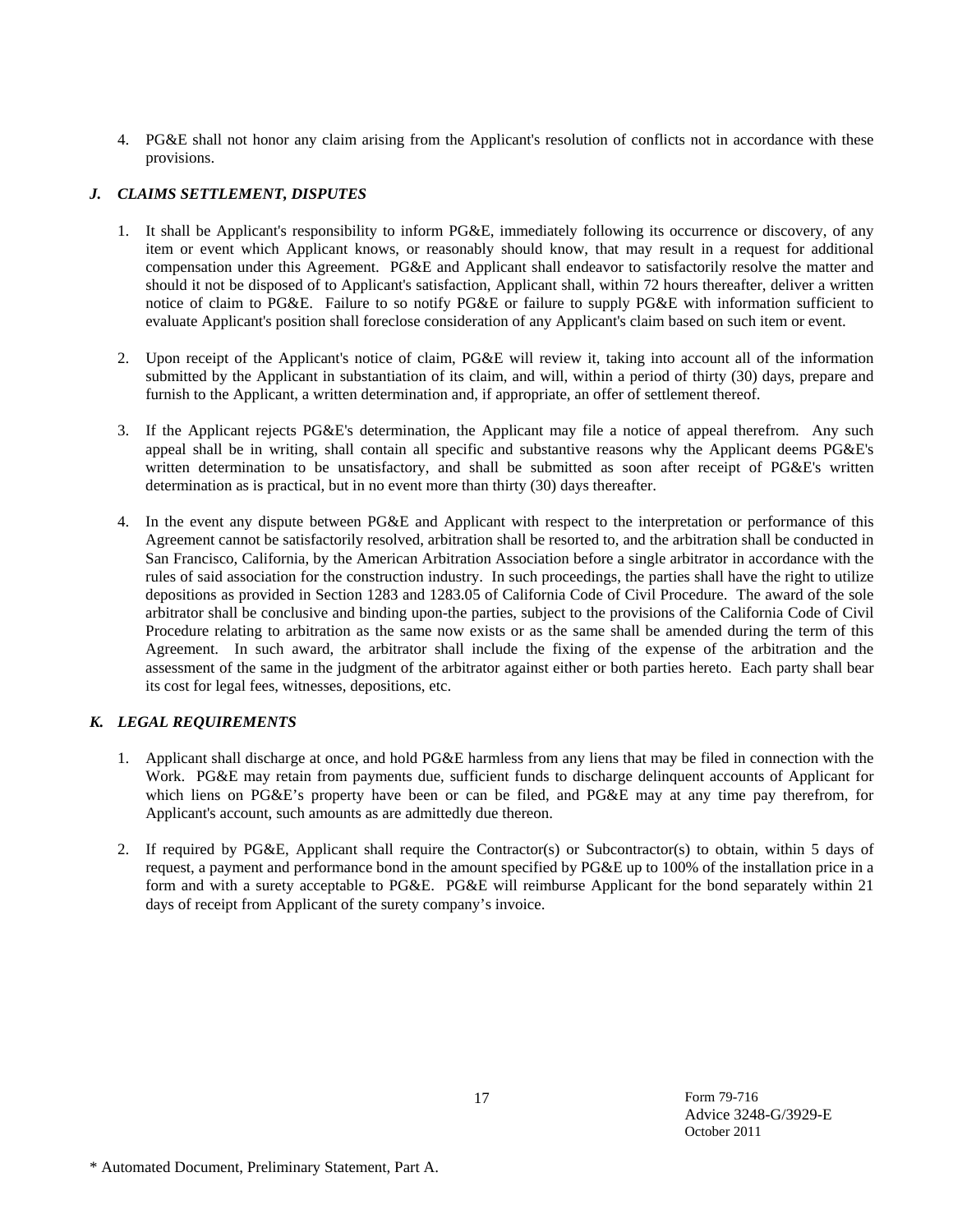#### 3. Infringement Protection

- 3.1. **Royalties:** Royalties or other charges for patents for designs, machinery, equipment or materials furnished by Applicant for the Work, or for processes or arts employed by Applicant in performing the Work, shall not be included in the basis for cost reimbursement.
- 3. 2. **Indemnity:** Applicant shall indemnify PG&E, its officers, agents and employees against loss, damage, expense and liability arising out of the infringement or alleged infringement of patents. Applicant shall defend at its expense suits for infringement or alleged infringement which may be instituted against PG&E. If PG&E's use of the aforementioned items is determined to constitute infringement, Applicant shall, at its expense, either procure for PG&E the right to continue its use; replace the infringing item with non-infringing item satisfactory to PG&E; modify the item so it becomes non-infringing; or remove the item. PG&E will not honor any claims arising from the Applicant's indemnification of PG&E per this Agreement provision.

# *L. RIGHTS OF PG&E*

The Applicant shall provide PG&E, as part of the Applicant's Contract with the Contractor(s), the necessary rights to enforce the applicable portion of these General Terms and Conditions and construction specifications. PG&E shall have the right to inspect and approve any aspect of the Work relating to the procurement and installation of gas and electric facilities which will become part of PG&E's operating system. The Applicant shall honor and enforce any reasonable request made by PG&E.

# *M. RIGHT TO SUSPEND WORK*

- 1. In the event of the failure of the Applicant to carry on any part of the Work covered by this Agreement in an efficient, workmanlike, skillful and careful manner to the satisfaction of PG&E or in the event of the failure of the Applicant to comply with any of the requirements of the Agreement, PG&E may give written notice to Applicant stating the respect, or respects, in which the Applicant is failing to comply with the terms of the Agreement.
- 2. If Applicant does not remedy such failure within seven calendar days after such notice is given, PG&E may, at its option and regardless of the state of completion of the Work, require the Applicant to terminate the Work. In such event, the Applicant may award all the remaining Work to another Contractor(s), or the Applicant may proceed with any part of the Work and award the remaining Work to another Contractor. In such event, Applicant shall deed to PG&E, and PG&E shall accept, only that portion of the Work completed by Applicant of a quality satisfactory to PG&E. The Applicant shall be liable for any costs to PG&E arising from this termination of the Work by the Applicant at PG&E's request.
- 3. If (1) the Applicant seeks relief under applicable law for the benefits of any insolvent or is adjudged bankrupt or (2) a legal action is commenced against the Applicant which in PG&E's opinion, may interfere with the completion of the Work, PG&E may require the Applicant to suspend the Work in progress. Applicant shall be liable for additional costs to PG&E arising from termination.
- 4. If, (1) the Contractor seeks relief under applicable law for the benefit of an insolvent or is adjudged bankrupt, or (2) legal action is commenced against the Contractor which in PG&E's opinion may interfere with the completion of the Work, the Applicant will honor the demand of PG&E to terminate the contract between the Applicant and Contractor. If the contract between the Applicant and Contractor is terminated, the Contractor shall vacate the Work site. termination Applicant shall be liable for additional costs to PG&E arising from termination.
- 5. Labor Dispute:In the event of a labor dispute or strike by Applicant's, Contractor's, or Subcontractors' employees which threatens the progress of Work, or PG&E's labor relations, or which disrupts PG&E's operations, or results in a secondary boycott at PG&E's facilities, PG&E reserves the right to suspend or discontinue the Work of the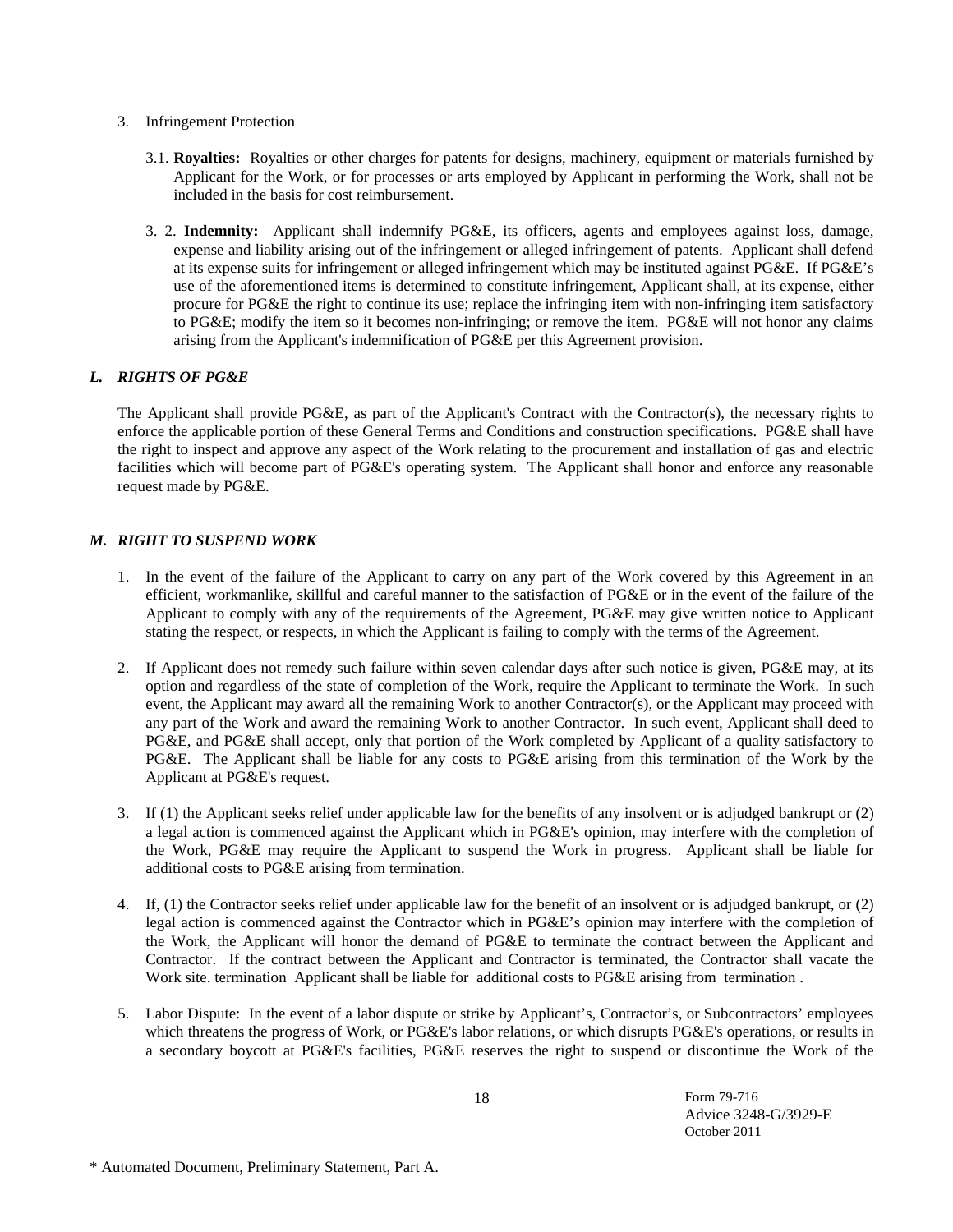Applicant, Contractor or any Subcontractor for cause. This paragraph shall be applicable whether or not any Applicant, Contractor or Subcontractor is directly involved in a labor dispute.

## *N. COMPLIANCE WITH LAWS AND REGULATIONS*

- 1. During the performance of the Work, Applicant, Contractor and its Subcontractors, agents and employees shall fully comply with all applicable state and federal laws and with any and all applicable bylaws, rules, regulations and orders made or promulgated by any government, government agency or department, municipality, board, commission or other regulatory body; and shall provide all certificates for compliance therewith as may be required by such applicable laws, bylaws, rules, regulations, orders, stipulations or plans.
- 2. Applicant shall assume full responsibility for the payment of all contributions and payroll taxes, whether Federal, state, municipal or otherwise as to its employees, servants or agents engaged in the performance of the Work. Applicant shall be responsible to pay all taxes applicable to its operations as imposed by any governing authority.
- 3. Applicant shall require any Contractor or Subcontractor to whom any portion of the Work to be performed hereunder may be contracted to comply with provisions of this paragraph, and agrees to save and hold PG&E harmless from any and all penalties, actions, causes of action, damages, claims and demands whatsoever arising out of or occasioned by failure of Applicant and Contractor or a Subcontractor to make full and proper compliance with said bylaws, rules, regulations, laws, orders, stipulations or plans.
- 4. This Agreement shall be deemed to be a contract made under laws of the State of California and for all purposes shall be construed in accordance with the laws of said state.

# *O. FEDERAL EQUAL OPPORTUNITY LAWS*

**Federal Regulations:** During the performance of this Agreement and to the extent that Federal Equal Opportunity regulations may be applicable to this Agreement, the Applicant agrees to comply with all provisions of those orders and regulations included by summary or reference in the following:

- 1. **Equal Employment Opportunity:** Executive Order No. 11246, 3 CFR 339 (1065 (Contracts exceeding \$10,000) Provides that Applicant will not discriminate against any employee or applicant for employment because of race, color, religion, sex or national origin and further that Applicant shall take affirmative action to ensure that Applicant and employee are treated without regard to their race, color, religion, sex or national origin.
- 2. **Certification of Non-segregated Facilities:** 41 CFR 60-1.8: (Contracts exceeding \$10,000) Applicant will not maintain or provide segregated facilities for its employees and will not permit its employees to perform their services at any location, under its control, where segregated facilities are maintained.
- 3. **Listing Employment Openings:** Executive Order 11701: (Contracts of \$2,500 or more) Applicant will list employment openings with the Employment Development Department in accordance with the Veteran's Employment and Readjustment Act of 1972 and Executive Order 11701. The contract clause, set forth at 41 CFR 50-250.2, is incorporated herein by reference.
- 4. **Employment of the Handicapped:** Rehabilitation Act of 1973: 41 CFR 60-741.4: (Contracts exceeding \$2,500) The affirmative action clause and the regulations contained in Part 41 CFR 60 - 741.4 are incorporated herein by reference.
- 5. **Utilization of Minority Enterprises :**Executive Order 11625: (Contracts exceeding \$5,000) it is the Policy of the Government that Minority Business Enterprises shall have the maximum practicable opportunity to participate in the performance of Government contracts. The Applicant agrees to use its best efforts to carry out this policy in the award of its subcontracts to the fullest extent consistent with the efficient performance of this Agreement.